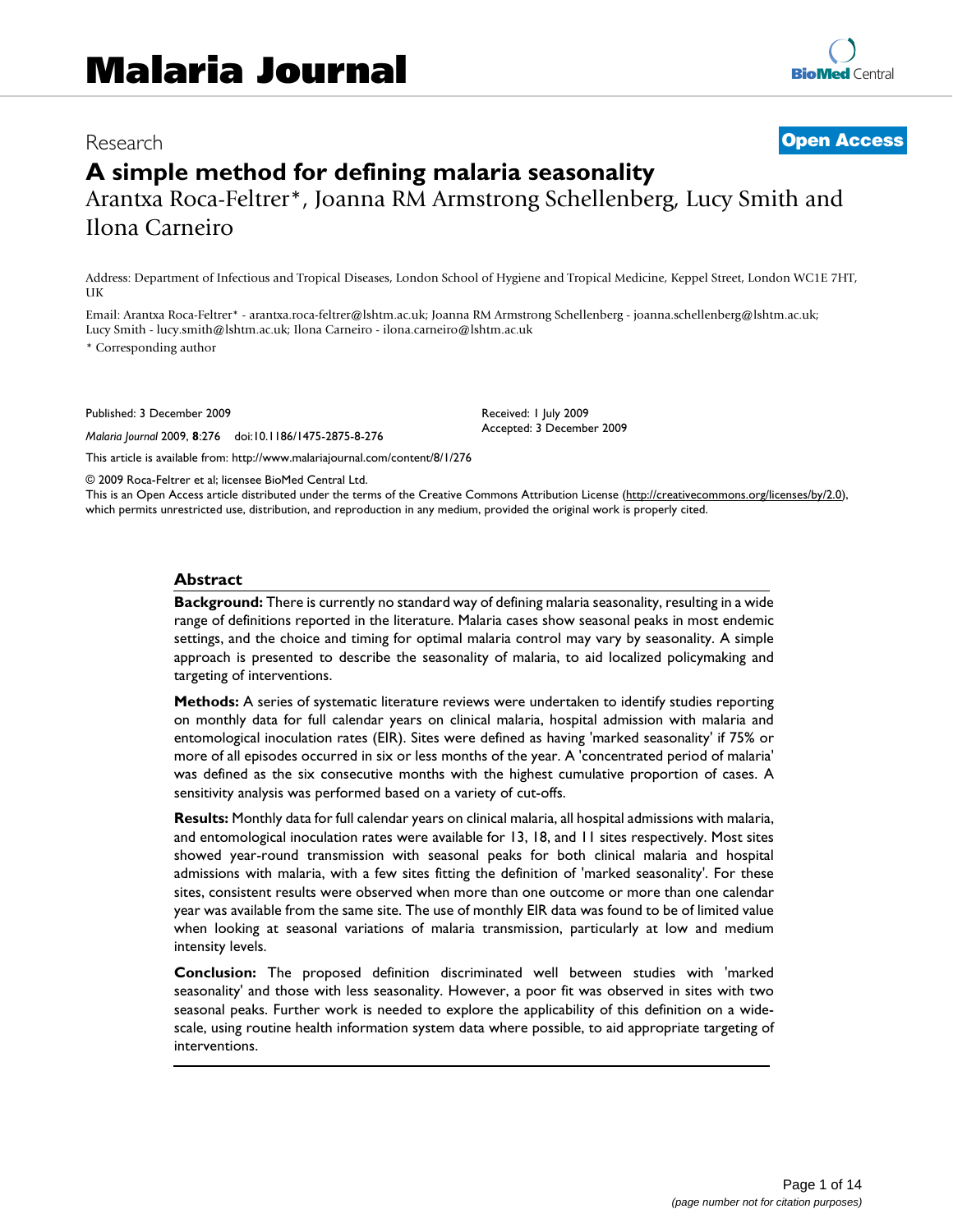# **Background**

Malaria remains the world's most important tropical parasitic disease, and one of the major public health challenges in the poorest countries of the world, particularly in sub-Saharan Africa. With the new move towards malaria eradication[\[1\]](#page-11-0) and the scaling-up of malaria control interventions, there is a renewed energy and drive to maximize the impact of control tools in each epidemiological context. Where malaria transmission is seasonal, optimal timing of control becomes particularly important.

Knowing the duration, start and end of the malaria transmission season is important in terms of planning control strategies. For example, to maximize impact, Indoor Residual Spraying (IRS) should be carried out prior to the onset of the malaria season. Also, the cost-effectiveness of some malaria control strategies may be influenced by the intensity of seasonality. For example, in a setting where transmission only occurs during four months of the year, giving intermittent preventive treatment (IPT) to pregnant women (IPTp) or infants (IPTi) all year round would be less cost-effective than in a perennial transmission setting.

Most malaria endemic settings have "seasonal peaks" of malaria cases, which are usually described in terms of the duration and timing of the rains during a given study period. However, this may vary from year-to-year, giving a variety of subjective descriptions of seasonality for a single site. For example, in Manhica (Mozambique), malaria has been described as being perennial with "some" [[2](#page-11-1)], "substantial"[[3](#page-11-2)], and "marked"[[4](#page-11-3)] seasonality, all of which are difficult to quantify. The challenge is how to translate this variation into a quantitative profile of malaria seasonality for a given area. This was highlighted by the need to undertake a pooled analysis of epidemiological data obtained from a systematic review, where it was necessary to define seasonality into distinct categories (Carneiro *et al*, submitted).

To date, several attempts have been made to describe the seasonality of malaria endemic areas such as the Climate and Malaria Resource Room (CMRR) [\[5\]](#page-11-4) and Mapping Malaria Risk for Africa (MARA) collaboration [\[6\]](#page-11-5). The CMRR provides an interactive map that displays the number of months during the year when climatological conditions are considered to be suitable for malaria transmission. Although these maps provide a macro-scale illustration of where and when climatically-suitable conditions for malaria transmission exist, these continental maps do not account for micro-climatic conditions that can potentially have a significant role on actual transmission at a local scale[[7](#page-11-6)]. The MARA collaboration, has developed maps that describe the expected duration and timing of the transmission season by country based on climate suitability models[\[8,](#page-11-7)[9](#page-11-8)]. Although an attempt was made to validate these seasonal maps against parasite prevalence data, the statistical correlation between parasite prevalence and the number of months at malaria risk was found to be poor[[6](#page-11-5)]. Furthermore, several authors have reported that the use of parasite prevalence data is not ideal for describing malaria seasonality [\[10](#page-11-9)[-12](#page-11-10)], because at very high transmission levels malaria prevalence does not vary by season [\[13](#page-11-11)].

More recently, a different approach to define seasonality was carried out by Mabaso and others who aimed to predict seasonality from environmental covariates. They defined a seasonality concentration index to model the relationship between environmental covariates and seasonality in malaria incidence[[14\]](#page-11-12) and EIR data [[12](#page-11-10)]. The authors reported that sites tended to show stronger seasonality of clinical malaria in all-year round transmission settings than in areas with shorter duration of malaria transmission, but no investigation was made on variations between years to look at consistency of findings[\[14](#page-11-12)]. To develop robust definitions, several years of data from each place are needed as there are annual variations, both in rainy seasons and in the intensity and timing of peaks in malaria.

Given that the intensity and seasonality of malaria transmission varies widely within and between countries in sub-Saharan Africa, the choice and timing of malaria control interventions might be different across distinct epidemiological contexts. This paper aims to present a simple method for describing the seasonality of malaria disease in a given site, to assist policy makers in deciding when and where malaria interventions should be delivered.

# **Methods**

#### *Data sources*

A series of systematic literature reviews were undertaken using the PubMed and CAB Abstracts (BIDS) online abstracting databases, the WHO publication Library [\[15](#page-11-13)], and the SIGLE grey literature database[\[16\]](#page-11-14) In October 2005, a review of studies measuring malaria morbidity outcomes between 1980-2005 was undertaken using the following search terms: malaria, falciparum, morbidity, mortality, epidemiology. In November 2005, a review of studies measuring entomological inoculation rates (EIR) between 1970-2005 was undertaken using combinations of the following search terms: EIR, entomologic\* inoculation rate, sporozoites inoculation rate, anoph\*, vector\* capacity, biting rate, sporozoite rate, sporozoites index, malaria transmission, entomol\*, malaria control, light trap, pyreth\* spray, human bait. Only studies from sub-Saharan Africa and selected Pacific Ocean countries (Papua New Guinea, Solomon Islands, Vanuatu) endemic for *Plasmodium falciparum* and reporting on clinical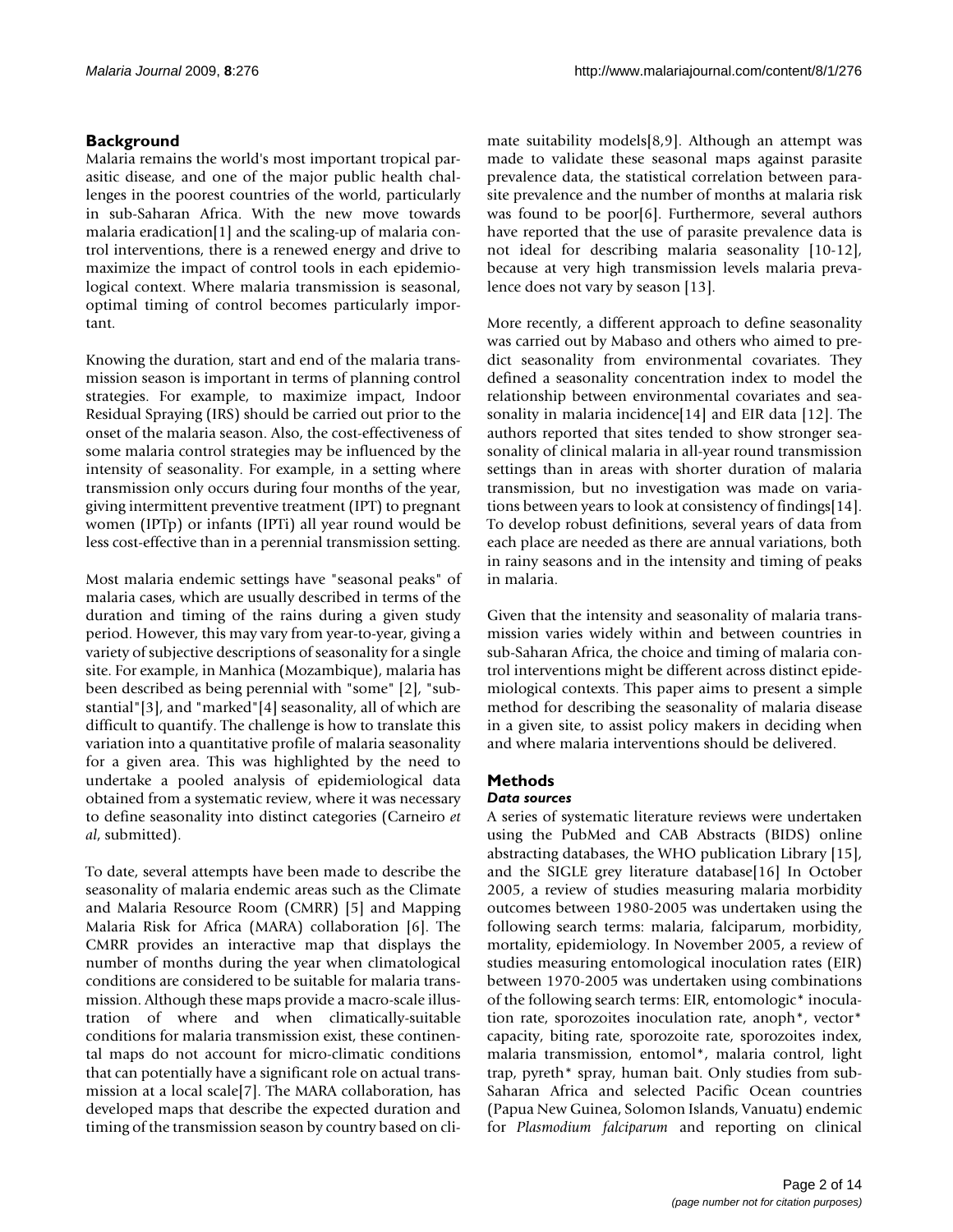malaria from community-based studies, hospital admissions with malaria, or entomological inoculation rates (EIR) for each month during a full calendar year were included (see Figure [1](#page-4-0) and Table [1](#page-3-0)). Where additional information was needed, authors were contacted for further details. A number of authors shared individual-level datasets, or a more detailed monthly-breakdown of malaria outcome data than was publically available. Published and unpublished monthly data on EIR and malaria disease outcomes were compiled. Hospital admissions with malaria were broken-down where possible into the main recognized syndromes of severe malaria: cerebral malaria, severe malaria anaemia and respiratory distress, to ascertain whether patterns of seasonality varied by syndrome presentation.

#### *Defining seasonality*

Studies were only included if they had at least 50 cases of clinical or severe disease and monthly data for a full calendar year. To derive a definition of malaria seasonality, it was assumed that in areas with no seasonal peaks, *on average* 50% of malaria episodes would be expected to occur within any given 6 months of the year. Conversely, in areas with seasonal peaks much more than 50% of malaria cases would be concentrated during the sixmonth period that includes the seasonal peak. To identify where this occurred, the percentage of cases occurring in each month of the year was calculated for each study. The cumulative percentage of all hospital admissions with malaria, clinical malaria incidence, EIR data and the number of months in which they happened were used to explore different definitions of 'marked seasonality'. Studies were defined as having 'marked seasonality' if 75% or more of the episodes occurred in 6 or less months of the year (definition A). Sites were defined as showing 'borderline marked seasonality' if 75% or more of the episodes occurred in seven months of the year.

The cumulative percentage was calculated for each consecutive six-month period in turn, using a rolling starting month, e.g. from January to June, then February to July, then March to August, and so-on up to December to May. The six-month combination that gave the highest cumulative percentage was defined as a "*concentrated period of malaria"*. Although age ranges varied by study, the analyses were conducted separately for each site and were, therefore, internally consistent.

Given the variability of EIR data collection methods, studies were screened for quality inclusion criteria based on methods of mosquito collection, frequency of sampling, method of sporozoite collection, and number of mosquitoes caught, tested and sporozoite positive. This led to the exclusion of one study where the methods were not fully described [[13\]](#page-11-11). Furthermore, studies carried out in areas

of low transmission intensity (annual EIR < 10 infective bites per person per year [ibpppy]) were also excluded[[17\]](#page-11-15) as they were considered to provide unreliable monthly EIR estimates. As the reliability of the seasonality patterns are likely to be dependent on the transmission intensity, studies are shown separately for EIRs of 10-100 ibpppy and  $> 100$  ibpppy.

Sites that reported monthly data for a variety of outcomes were compared to see whether they showed a consistent definition of seasonality across outcomes. Further consistency checks included a comparison of the first and last month of the concentrated period of malaria (for sites found to show 'marked seasonality') with the first and last month of the rainy season (as reported in the literature) and with the first and last month of the malaria season based on the MARA predictions. Finally, to examine the robustness of our 'marked seasonality' definition, a sensitivity analysis was performed to test a variety of cut-offs against the original definition "A" (definition B:  $\geq$  75% of episodes in  $\leq$  3 months, definition C:  $\geq$  75% of episodes in ≤ 5 months, definition D: ≥ 75% of episodes in ≤ 7 months, definition E:  $\geq$  75% of episodes in  $\leq$  9 months, definition F:  $\geq$  70% of episodes in  $\leq$  6 months, and definition G:  $\geq$  80% of episodes in  $\leq$  6 months).

# **Results**

# *Entomological inoculation rates (EIR)*

Annualized EIR data broken down by month were available from 11 sites[\[13](#page-11-11),[17-](#page-11-15)[26\]](#page-11-16). For most sites with an annual EIR between 10-100 ibpppy (see Figure [2](#page-5-0)), the average number of infectious bites per person was null for some (non-consecutive) months of the year making it difficult to interpret the 'concentrated periods of malaria'. Only Bo District (Sierra Leone) was found to clearly show 'marked seasonality' in this transmission intensity category. In areas of annual  $EIR > 100$  ibpppy, 'marked seasonality' was found in Simbok (Cameroon), Alloukoukro (Cote d'Ivoire), Dienga (Gabon), Kilifi (Kenya), and Bagamoyo (Tanzania). 'Borderline marked seasonality' was seen Kisian (Kenya). Benguia (Gabon) showed 'marked seasonality' in one out of three studies, suggesting that these differences might be due to annual variations (see Figure [2](#page-5-0)). More regular transmission with minor seasonal peaks was observed in the remaining sites.

# *Clinical malaria*

Individual-level data from nine sites with longitudinal data on more than 50 clinical malaria episodes were available for analysis [[27-](#page-12-0)[37\]](#page-12-1). In addition, monthly aggregated data were abstracted from four papers (five studies)[\[2,](#page-11-1)[38-](#page-12-2) [40\]](#page-12-3). Figure [3](#page-6-0) shows that all sites exhibited year-round transmission except Ebolakounou (Cameroon), where clinical malaria cases were observed for only seven months of the year. 'Marked seasonality' (defined as more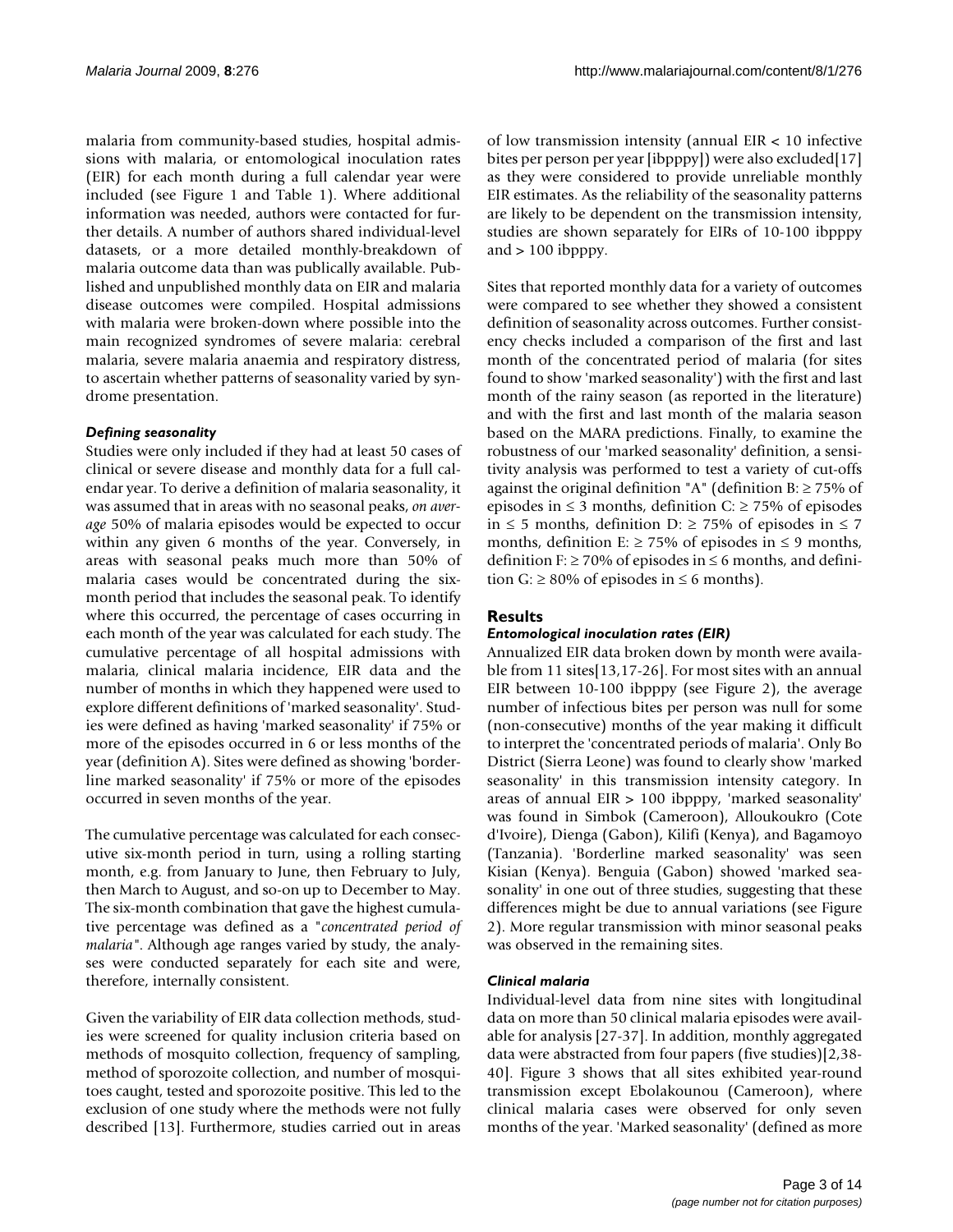| Country       | <b>Site</b>                  | Seasonality         | Reference        | <b>Study Period</b>                                  | Outcome data                     |
|---------------|------------------------------|---------------------|------------------|------------------------------------------------------|----------------------------------|
| Angola        | Luanda                       | No marked           | [§]              | Jan to Dec 01                                        | All-severe malaria               |
| Cameroon      | Ebolakounou                  | Marked              | [31]             | Apr 97 to Mar 98                                     | Clinical malaria                 |
|               | Simbok                       | Marked              | [19]             | Dec 98 to Nov 99                                     | <b>EIR</b>                       |
| Cote d'Ivoire | Alloukoukro                  | Marked              | $[18]$<br>$[18]$ | Jan to Dec 91, Jan to Dec 92                         | EIR                              |
| Gabon         | Akou                         | No marked           | $[25]$<br>$[25]$ | Jul 93 to Jun 94, Jul 94 to Jun 95                   | EIR                              |
|               | Benguia                      | No marked<br>Marked | $[25]$<br>$[25]$ | Aug 93 to Jul 94, Aug 94 to Jul 95, May 98 to Apr 99 | EIR                              |
|               |                              | No marked           | $[25]$           |                                                      |                                  |
|               | Dienga                       | Marked              | $[26]$           | May 95 to Apr 96                                     | EIR                              |
|               | Lambarene                    | No marked           | ľ1               | Apr 03 to Mar 05                                     | Clinical malaria                 |
|               |                              | No marked           | $[43]$           | Jan 01 to Dec 04                                     | All-severe malaria               |
|               | Libreville                   | No marked           | $[43]$           | Feb 01 to Jan 05                                     | All-severe malaria               |
| Gambia, The   | Banjul                       | Marked              | $[49]$           | Jan to Dec 91                                        | All-severe malaria               |
|               |                              | Marked              | [#]              | Jan 97 to Dec 01                                     | All-severe malaria               |
|               |                              | Marked              | $[43]$           | Apr 02 to Mar 05                                     | All-severe malaria               |
| Ghana         | Kumasi                       | <b>Borderline</b>   | $[43]$           | Feb 01 to Jan 05                                     | All-severe malaria               |
|               | Navrongo                     | Marked              | $[32]$           | Oct 00 to Sep 03                                     | Clinical malaria                 |
| Kenya         | Asembo Bay                   | No marked           | $[27]$           | Jan 03 to Dec 05                                     | Clinical malaria                 |
|               | Kilifi                       | No marked           | $[45]$           | Jan to Dec 91                                        | All-severe malaria               |
|               |                              | No marked           | $[43]$           | Jul 01 to Jun 05                                     | All-severe malaria               |
|               | Kilifi District (9 villages) | Marked              | $[2]$            | Jun 92 to May 93                                     | EIR                              |
|               | Kisian                       | <b>Borderline</b>   | $[22]$           | Jan to Dec 86                                        | EIR                              |
|               | Saradidi                     | No marked           | $[22]$           | Jan to Dec 86                                        | EIR                              |
| Mali          | Kalanampala                  | Marked              | $[39]$           | Jan to Dec 97                                        | Clinical malaria                 |
|               | Tenegue                      | Marked              | $[39]$           | Jan to Dec 98                                        | Clinical malaria                 |
| Malawi        | Blantyre                     | Borderline          | $[43]$           | Apr 01 to Mar 05                                     | All-severe malaria               |
| Mozambique    | Manhica                      | No marked           | $[2]$            | Jan 97 to Dec 97                                     | Clinical malaria                 |
|               |                              | <b>Borderline</b>   | $[2]$            | Jan 98 to Dec 98                                     | Clinical malaria                 |
|               |                              | No marked           | $[33]$           | Oct 02 to Sep 03                                     | Clinical malaria                 |
|               | Maputo                       | Marked              | $[42]$           | May 95 to Apr 97                                     | All-severe malaria               |
|               | Matola/Maputo                | No marked           | $[20]$           | Jan to Dec 95                                        | EIR                              |
| Nigeria       | Maiduguri                    | Marked              | $[47]$           | Jan 95 to Dec 96                                     | All-severe malaria               |
| <b>PNG</b>    | Madang                       | No marked           | [30]             | Sep 90 to Aug 91                                     | Clinical malaria                 |
| Senegal       | Dakar                        | No marked           | $[45]$           | Oct 91 to Sep 92                                     | All-severe malaria               |
| Sierra Leone  | <b>Bo District</b>           | Marked              | $[23]$           | Jan to Dec 90                                        | EIR                              |
| Eastern Sudan |                              | No marked           | $[38]$           | Jan to Dec 97                                        | Clinical malaria                 |
| Tanzania      | Bagamoyo<br>Huruma           | Marked<br>Marked    | $[24]$<br>$[44]$ | Jan to Dec 90<br>Feb 02 to Jan 03                    | <b>EIR</b><br>All-severe malaria |

#### <span id="page-3-0"></span>**Table 1: Study characteristics of sites included in the analyses**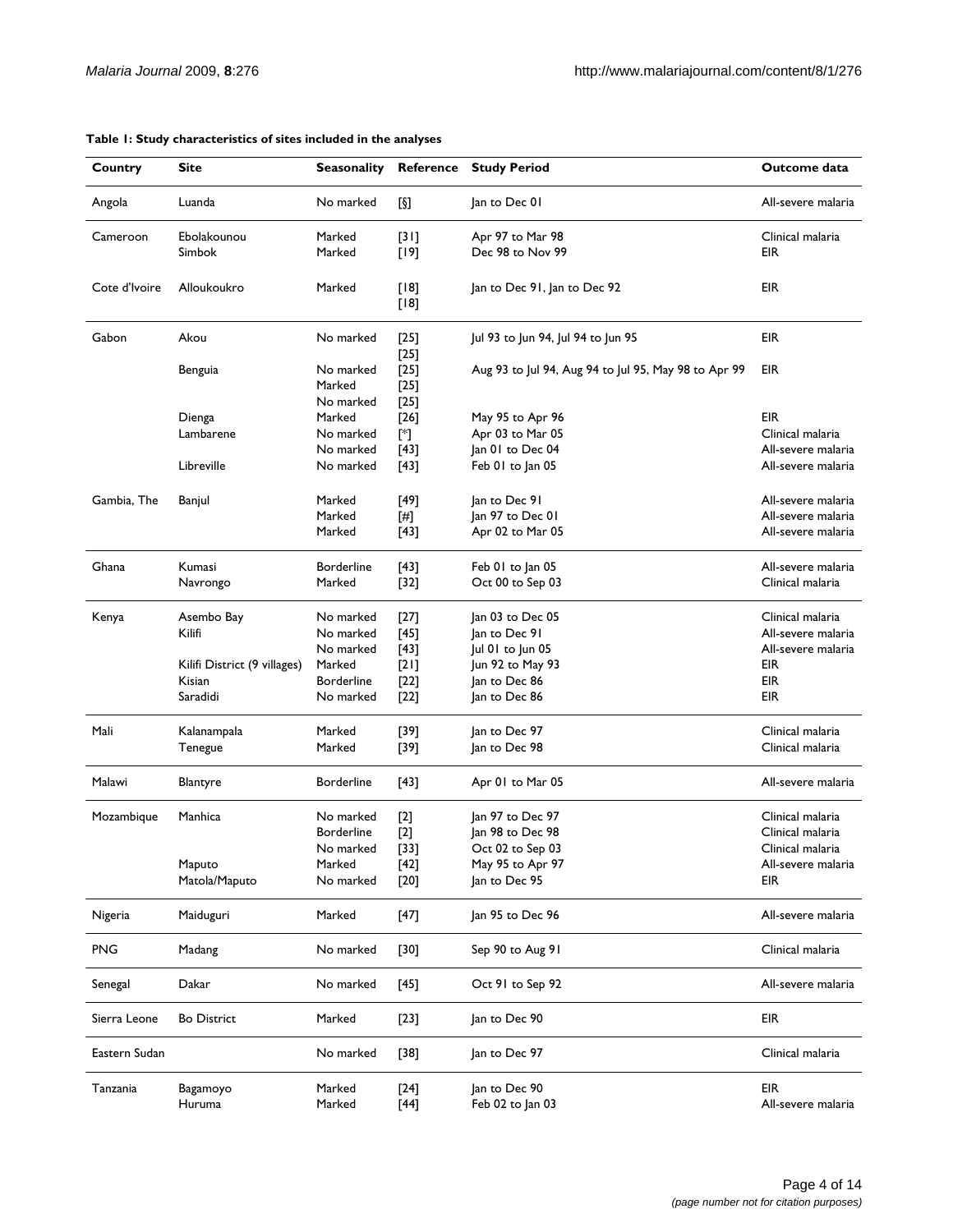|         | Idete          | No marked         | [34, 35, 68] | Aug 93 to Jul 94     | Clinical malaria   |
|---------|----------------|-------------------|--------------|----------------------|--------------------|
|         | <b>Ifakara</b> | No marked         | [29]         | Aug 99 to Jul 01     | Clinical malaria   |
|         |                | <b>Borderline</b> | $[28]$       | Jul 00 to Jun 01     | Clinical malaria   |
|         |                | No marked         | [41]         | Jan to Dec 1995/2000 | All-severe malaria |
|         | Kibosho        | No marked         | [44]         | Feb 02 to Jan 03     | All-severe malaria |
|         | Mnero          | No marked         | [44]         | Jan 79 to Dec 81     | All-severe malaria |
|         | Moshi          | No marked         | [44]         | Feb 02 to Jan 03     | All-severe malaria |
|         | Same           | <b>Borderline</b> | [44]         | Feb 02 to Jan 03     | All-severe malaria |
|         | Teule          | No marked         | [44]         | Feb 02 to Jan 03     | All-severe malaria |
| Uganda  | Kampala        | No marked         | $[37]$       | Nov 04 to Oct 05     | Clinical malaria   |
| Vanuatu |                | No marked         | [40]         | Jan 87 to Dec 90     | Clinical malaria   |
| Zambia  | Macha          | Marked            | [**]         | Jan 03 to Dec 04     | All-severe malaria |

#### **Table 1: Study characteristics of sites included in the analyses** *(Continued)*

§Bernardino L: Severe Malaria admissions in 2001. Luanda (Angola). Unpublished 2004

#Jallow M: Hospital Admissions with Severe Malaria Morbidity in RVTH, Banjul 1996-2002. MalariaGEN project, unpublished 2004. \*IPTi-Consortium: Lambarene (Gabon) IPTi trial, unpublished 2006.

\*\*Thuma PE: Hospital Admissions of Severe Malaria Morbidity in Macha 2003-2004, unpublished 2004.

<span id="page-4-0"></span>

Figure 1 **Geographic location of sites reporting malaria data on full-academic years**.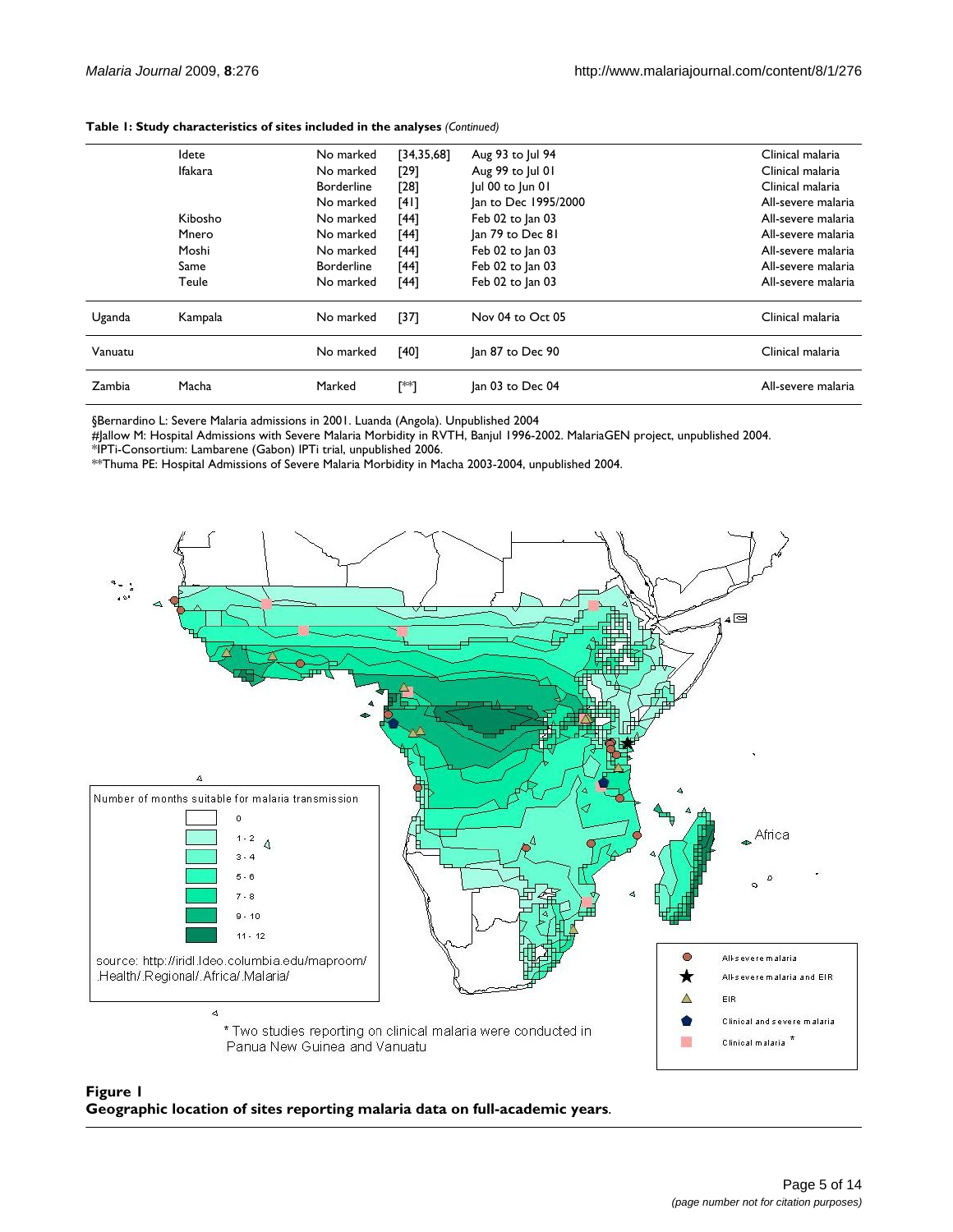<span id="page-5-0"></span>

#### Percentage (left-hand axis) and (defined as 6 month period with maxi **Figure 2** cumulative percentage (right-hand axis) of EIR mal cumulative proportion of cases) by month from start of "concentrated period"

**Percentage (left-hand axis) and cumulative percentage (right-hand axis) of EIR by month from start of "concentrated period" (defined as 6 month period with maximal cumulative proportion of cases)**. The point at which the solid red line crosses the horizontal blue line defines the number of months in which 75% of cases occur. The blue dashed line crosses the horizontal blue line at month 6 of "concentrated period of cases". The first two rows refer to studies of annual EIR > 100 ibpppy. The last row refers to studies of 10-100 ibpppy annual EIR.

than 75% of all clinical malaria cases occurring in six or less months) was observed in Ebolakounou (Cameroon), Kalanampala (Mali), and Navrongo (Ghana), and Tenegue (Mali). Borderline seasonality was found in Manhica (Mozambique) and one of the two studies from Ifakara (Tanzania). More regular transmission with minor seasonal peaks was found in the other settings.

#### *All hospital admissions with malaria*

Eighteen hospital-based sites across sub-Saharan Africa (20 studies) with data from full calendar years on hospital admissions with severe malaria were available for analysis (14 studies from individual-level datasets [[41](#page-12-19)[-44](#page-12-14)] [Jallow M: Hospital Admissions with Severe Malaria Morbidity in RVTH, Banjul 1996-2002, MalariaGEN project, 2004

unpublished and Thuma PE: Hospital Admissions of Severe Malaria Morbidity in Macha 2003-2004, 2004 unpublished] and six studies obtained from monthly aggregated data [\[45-](#page-12-8)[49\]](#page-12-6) [Bernardino L: Severe Malaria admissions in 2001. Luanda (Angola), unpublished 2004].

Perennial transmission with 'marked seasonality' was found in Banjul (The Gambia), Maputo (Mozambique), Macha (Zambia), Maiduguri (Nigeria), and Huruma (Tanzania). 'Borderline marked seasonality' was seen in Kumasi (Ghana), Blantyre (Malawi), and Same (Tanzania). More regular transmission with minor seasonal peaks was found in the remaining sites (see Figure [4](#page-7-0)).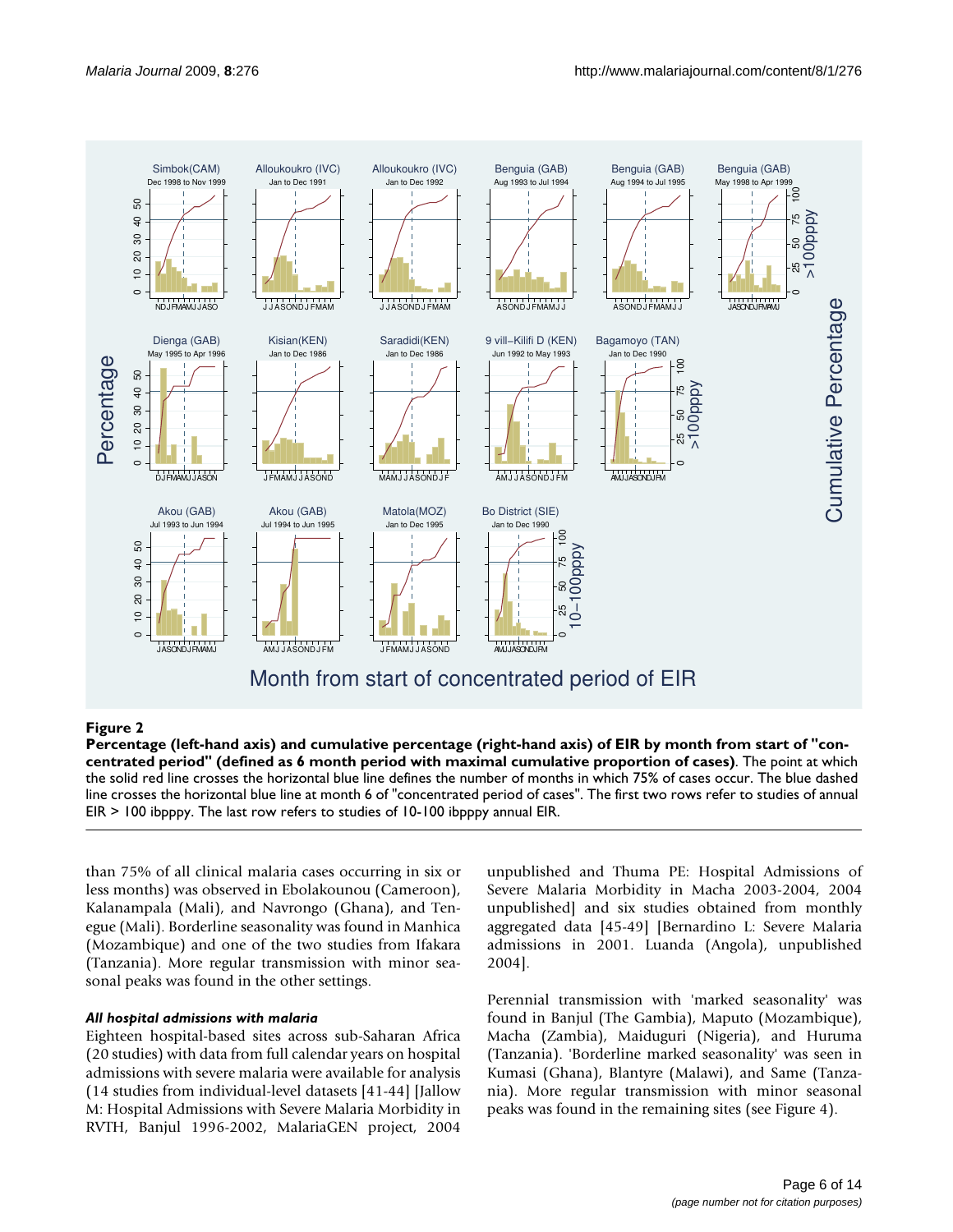<span id="page-6-0"></span>

**Figure 3** Production of the contract of the contract of the contract of the contract of the contract of the contract of the contract of the contract of the contract of the contract of the contract of the contract of the c **Percentage (left-hand axis) and cumulative percentage (right-hand axis) of clinical malaria episodes among children by month from start of "concentrated period of cases" (defined as 6 month period with maximal cumulative proportion of cases)**. The point at which the solid red line crosses the horizontal blue line defines the number of months in which 75% of cases occur. The blue dashed line crosses the horizontal blue line at month 6 of "concentrated period of cases".

#### *Consistency of seasonality results across sites*

Overall, 15 sites were found to present 'marked seasonality' (see additional file [1](#page-11-25)). Of these, more than one malaria outcome was available for Banjul (The Gambia), Macha (Zambia), Maputo (Mozambique), and Kilifi (Kenya). With regards to malaria morbidity outcomes, a consistent 'concentrated period of malaria' was found in all sites showing 'marked seasonality'. In Banjul, for example, the 'concentrated period of malaria' was consistently found to run from July to December when looking at all hospital admissions with malaria, cerebral malaria, severe malarial anaemia, and respiratory distress respectively. Consistent results were also observed for sites not meeting our 'marked seasonality' definition (see Figure [5](#page-8-0) for three examples). When data were available from more than one calendar year (15 sites) similar seasonality patterns were seen within each setting (see Figure [6](#page-9-0) for three examples of 'no marked seasonality', 'marked seasonality', and 'borderline marked seasonality').

For sites reporting on both EIR and malaria morbidity outcomes (Maputo and Kilifi), results showed some discrepancies as not all outcomes consistently fitted our 'marked seasonality' definition. In Maputo, more than 75% of all hospital admissions with malaria were found to be concentrated between December and May, whereas EIR data did not meet the proposed 'marked seasonality' definition. Conversely, Kilifi (Kenya) showed 'marked seasonality' when EIR data were analysed, but 'no marked seasonality' in the two studies reporting on all hospital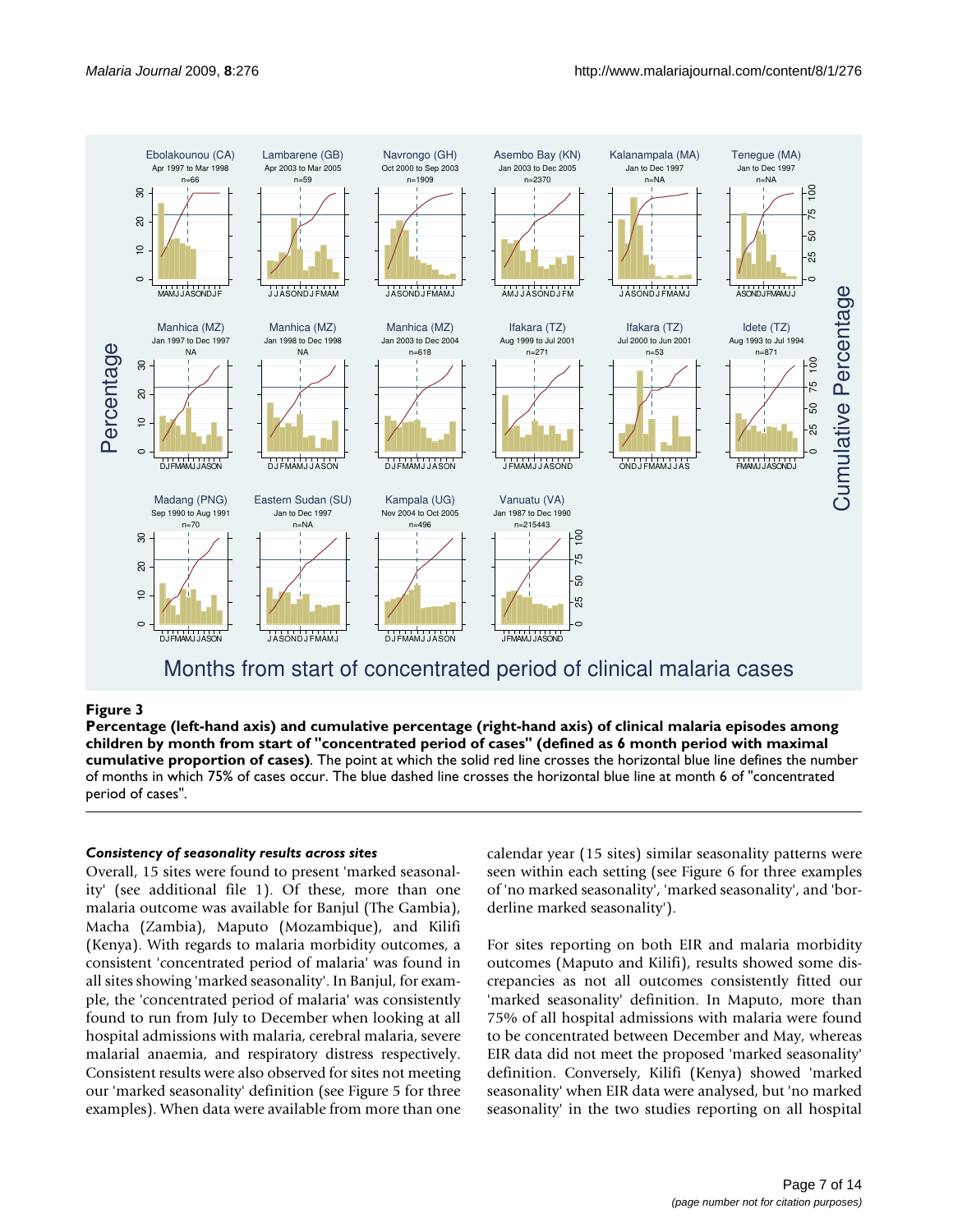<span id="page-7-0"></span>

# Month from start of concentrated period of hospital admissions with malaria

#### **Figure 4** Production of the contract of the contract of the contract of the contract of the contract of the contract of the contract of the contract of the contract of the contract of the contract of the contract of the c

**Percentage (left-hand axis) and cumulative percentage (right-hand axis) of hospital admissions with malaria among children by month from start of "concentrated period of cases" (defined as 6 month period with maximal cumulative proportion of cases)**. The point at which the solid red line crosses the horizontal blue line defines the number of months in which 75% of cases occur. The blue dashed line crosses the horizontal blue line at month 6 of "concentrated period of cases".

admissions with malaria. These results suggest that EIR data are less reliable for assessing malaria seasonality than malaria morbidity outcomes.

#### *Validation of concentrated periods of malaria*

The range of months of the concentrated period of malaria for all sites that showed 'marked seasonality' of clinical malaria and of hospital admissions with malaria were found to be concordant and fully overlapped with the duration and timing of the rainy season as reported in the literature and/or the first/last month of seasonality as estimated by MARA climate suitability models (see Additional file [1](#page-11-25)). Some of the sites found to have 'poor agreement' (if the estimated 'concentrated period of malaria' did not fully overlap with the author's definitions or the MARA maps) could be explained by the fact that 'concentrated periods of malaria' tended to start one or two

months after the start of the rainy season, which is likely to be due to the time lag between onset of rains, increase in mosquito density and presentation of symptoms. For example, rains in Navrongo (Ghana), and Kalanampala (Mali) were reported to usually occur between June and October, whereas, the 'concentrated period of malaria' was found to occur from July to December. A poor agreement was also observed for sites experiencing two rainy seasons suggesting that our method is less reliable for defining seasonal patterns of malaria transmission in these settings.

#### *Sensitivity analysis*

To examine the robustness of our definition of 'marked seasonality', several sensitivity analyses were performed based on a variety of cut-offs (see Additional file [2\)](#page-11-26).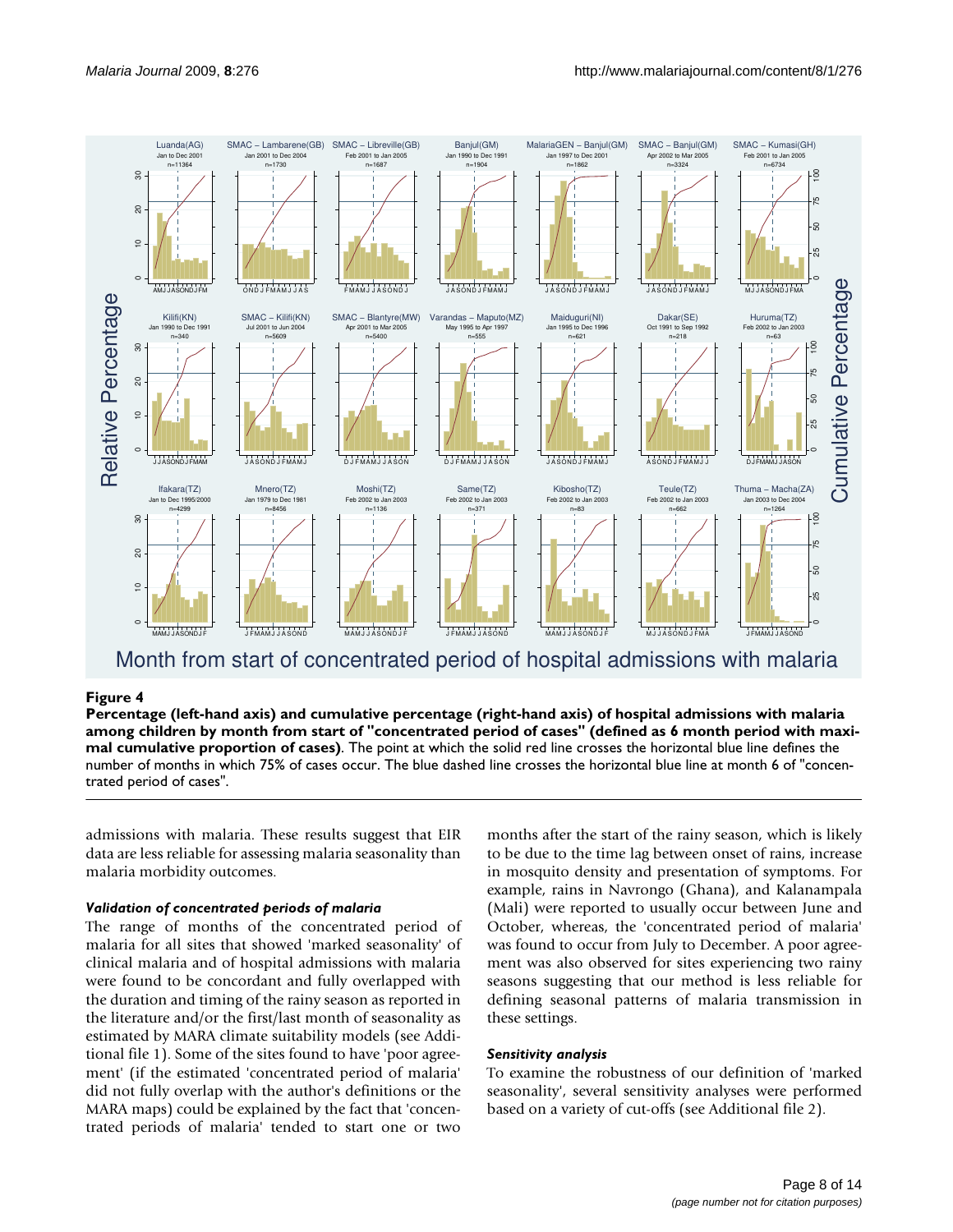<span id="page-8-0"></span>![](_page_8_Figure_2.jpeg)

Three examples of consistency of seasonality findings across row), Banjul (The Gambia) as "marked seasonality" (middle ro (bottom row) **Figure 5** outcomes: Lambarene (Gabon) as "no marked seasonality" (top w), and Blantyre (Malawi) as "borderline marked seasonality"

**Three examples of consistency of seasonality findings across outcomes: Lambarene (Gabon) as "no marked seasonality" (top row), Banjul (The Gambia) as "marked seasonality" (middle row), and Blantyre (Malawi) as "borderline marked seasonality" (bottom row)**.

All sites found to have 'marked seasonality' according to the original definition A of  $\geq$  75% of episodes in  $\leq$  6 months, also showed 'marked seasonality' when the period was restricted to five months (definition B). As expected, when the cut-off for cumulative proportion of cases was reduced to  $\geq 70\%$  of episodes in  $\leq 6$  months (definition C) a few additional sites were found to fulfil the criteria for 'marked seasonality' (Ifakara, Blantyre, and Kumasi). Conversely, when the cut-off for cumulative proportion of cases was increased to  $\geq 80\%$  (definition D), Blantyre was no longer considered to show 'borderline marked seasonality'. These results suggest that a consecutive period of 5-6 months gives a consistent seasonality pattern.

#### **Discussion**

In this paper, a standardized and practical approach for defining seasonality of malaria is presented based on a simple statistical analysis of the monthly distribution of malaria disease from a wide range of epidemiological settings across malaria endemic countries. A proposed definition of 'marked seasonality', where 75% or more of the episodes occurred in six or less months of the year, appeared to discriminate well between studies with 'marked seasonality' of cases and those with a more regular distribution of cases and perhaps one or two seasonal peaks. Furthermore, consistent results were observed when more than one outcome or more than one calendar year was available from the same site. With regards to monthly EIR data, however, a reliable assessment of seasonality could only be made in sites with high transmission (i.e.  $> 100$  ibpppy), where monthly EIR data was greater than 0 for most consecutive months of the year. The 'concentrated period of malaria' in less intense transmission settings is difficult to interpret as it is not clear whether there is actually no transmission during those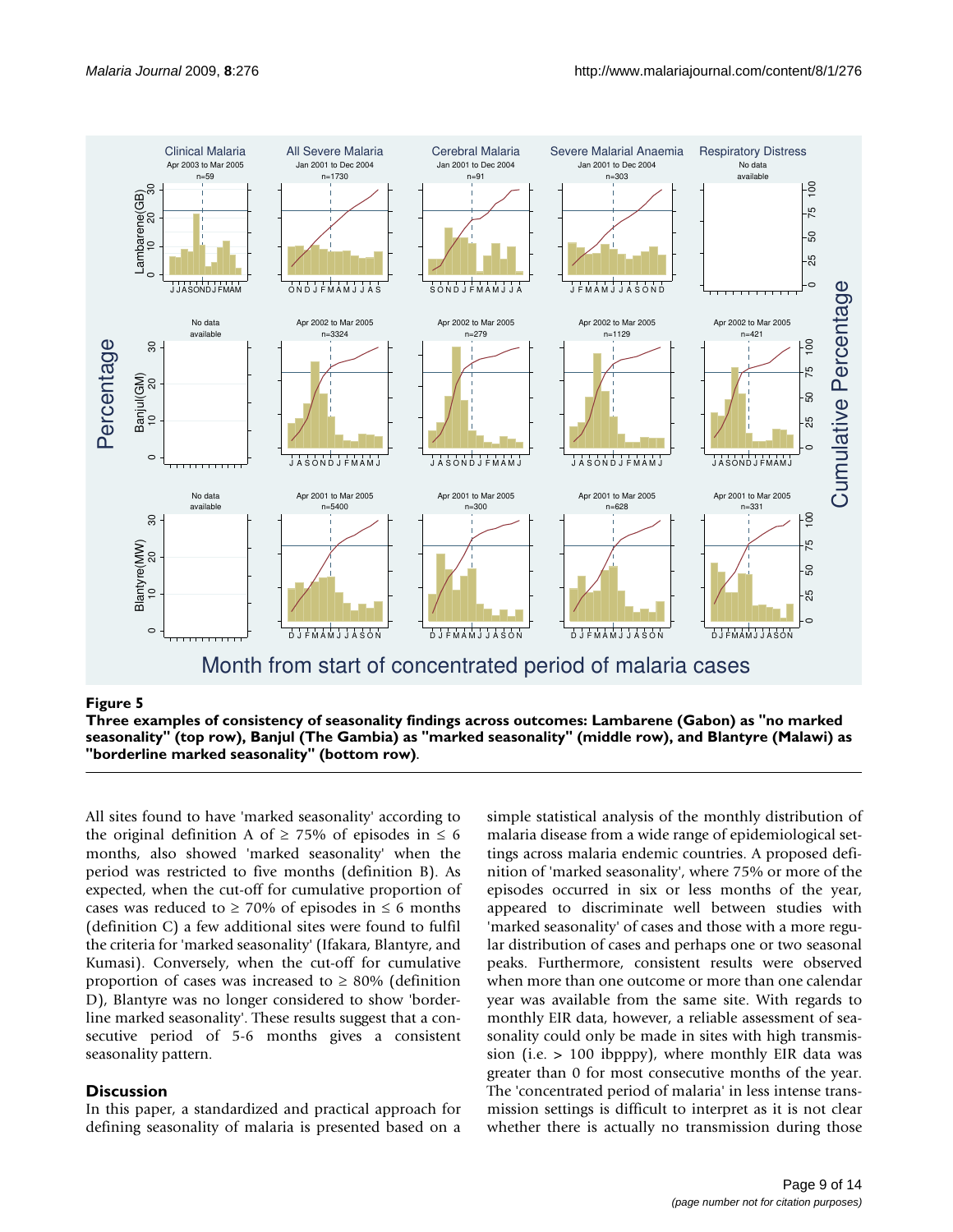<span id="page-9-0"></span>![](_page_9_Figure_2.jpeg)

#### Figure 6  $\,$

**Three examples of consistency of seasonality findings across calendar year: Navrongo (Ghana) as "marked seasonality" (top row), Blantyre (Malawi) as "borderline marked seasonality" (middle row), and Vanuatu as "no marked seasonality" (bottom row)**.

months of the year or whether monthly EIR measurements in these areas suffer from poor sensitivity (as monthly sporozoite rates tend to be very low or null yielding zero EIR values during times of the year when there may actually be malaria transmission[\[50\]](#page-12-20)). Furthermore, for a given site, results from EIR data were not fully consistent with those of malaria morbidity outcomes suggesting that the use of monthly EIR data is limited when looking at seasonal variations of malaria transmission.

For example, Kilifi (Kenya) was found to show 'borderline seasonality' when monthly EIR data was analysed, but 'no marked seasonality' in the two sites reporting data on all hospital admissions with malaria. This discrepancy might also be due to the fact that Kilifi is usually reported as having two rainy seasons[\[17](#page-11-15)[,51](#page-12-21)[-55](#page-12-22)]. The proposed definition of 'marked seasonality' might not be appropriate for sites with strongly bimodal seasonal patterns, as the highest proportion of cases may not occur in consecutive months. Difficulty in defining malaria seasonality in these areas has also been reported in previous attempts[[12](#page-11-10)]. Further work is, therefore, needed to provide a quantitative description of malaria seasonality in these settings.

The range of months of the concentrated period of malaria for sites showing 'marked seasonality', were found to be concordant with both the rainy periods reported in the literature and first/last month of the MARA seasonality database indicating that our approach works well for identifying these aspects of seasonality in these study settings (see Additional file [1](#page-11-25)). Again, the few discrepancies found between the concentrated period of malaria and the rainy season corresponded to those sites reporting two peaks of rain, corroborating the poor fit of our method in identifying the concentrated period of malaria in these settings. A better fit was usually observed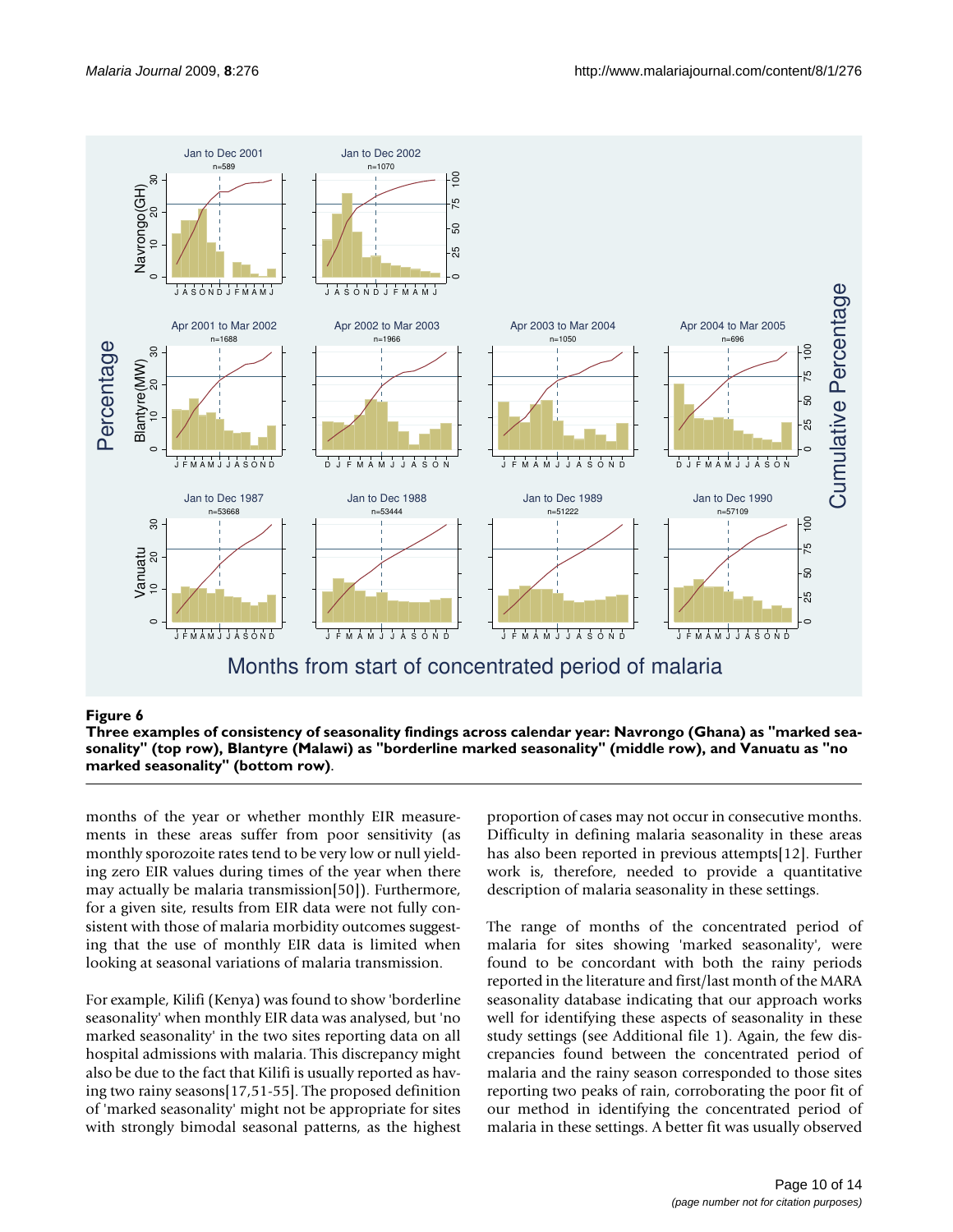between the concentrated period of malaria and the rainy season in sites where the source of information on the rainy season was the paper that reported the monthly malaria data. This is likely to be due to year-to-year variation in the onset of the rainy season, resulting in a better fit when the onset of the rainy season is matched to the period of clinical surveillance. As can be seen in Additional file [1](#page-11-25), the concentrated period of malaria tended to start one month after the start of the rainy season. As it usually takes a few weeks from the start of the rainy season for a sufficient increase in mosquito abundance to reflect a substantial increase of malaria cases[[26,](#page-11-16)[56\]](#page-12-23), it is therefore crucial to take this into consideration to maximize impact of malaria control interventions. For example, IRS interventions should be carried out at least one month prior to the expected onset of the identified concentrated period of malaria in a given area.

The proposed method for identifying the start and end of a concentrated period of malaria overcomes some of the limitations of using the low-spatial resolution seasonality MARA maps to identify the start and end of the malaria season at a local scale which usually results in errors particularly in areas where environmental conditions are most variable[\[57](#page-12-24),[58\]](#page-12-25).

A common definition of malaria seasonality is also crucial for the comparability of studies. The proposed method has already been applied to describe the age-pattern of malaria of differing severities across a range of transmission settings on a series of pooled analyses of existing data (Carneiro *et al*, submitted and Roca-Feltrer *et al*, manuscript in preparation). The use of a standardized definition of malaria seasonality in these comparative studies has improved our ability to discriminate studies with 'marked seasonality' from those with more regular transmission and seasonal peaks.

With the rapid scaling up of malaria control interventions in sub-Saharan African countries, continued surveillance is needed to monitor changes in transmission intensity levels and in the burden of malaria disease. Several authors have already reported a drop in hospital malaria admissions after analysing several years of surveillance data [\[50](#page-12-20),[59-](#page-12-26)[61](#page-13-1)]. Although there may be several reasons for the observed declines in malaria morbidity, authors have argued that decreases in transmission intensity and/ or increases in malaria intervention coverage are likely to have played an important role in the changing pattern of malaria epidemiology in these settings. But does malaria seasonality change over time as transmission levels decrease in a given setting? In an area of marked seasonality in The Gambia, for example, the same seasonal peaks were observed every year between 2001 and 2007[[50\]](#page-12-20) suggesting that the proposed method for defining a concentrated period of malaria may remain useful even when transmission intensity decreases over time. Further work is needed however to assess whether changes in seasonality may occur with declining transmission intensity in areas of perennial transmission.

Although results from these analyses are encouraging for defining malaria seasonality, in practice there is little reliable monthly data on clinical and severe malaria in many parts of sub-Saharan Africa, questioning its utility on a wide scale. Health Management Information Systems (HMIS) -when working well-have been shown to provide consistent seasonal variation in the number of cases seen at outpatient clinics, coinciding with the pattern of malaria transmission [\[62](#page-13-2)]. Although HMIS are often unreliable, sentinel sites -with usually improved quality of data collection-can be used to further explore the applicability of this method. This could help to inform policy makers at a local level to optimize the timing and frequency of indoor residual spraying with insecticides or campaigns to promote the use of insecticide-treated bed nets, as is being done with epidemic early warning systems [\[63](#page-13-3),[64\]](#page-13-4). Application of this approach to routinely collected local data could also be beneficial in targeting seasonally focussed malaria interventions, such as the seasonal administration of intermittent preventive treatment to children (IPTc) [[65-](#page-13-5)[67\]](#page-13-6).

# **Conclusion**

Currently, there is no standard way of defining malaria seasonality resulting in a wide range of definitions reported in the literature. Where there is considerable seasonality, optimal timing of control becomes particularly important. Here a simple approach for describing the seasonality of malaria is presented, that discriminates well between studies with 'marked seasonality' (75% or more of malaria episodes occurring in six or less months of the year) and those with less seasonality. This method also helps to identify the start and end of a 'concentrated period of malaria' at a local scale, which could inform policy makers about the optimum timing and frequency of deployment of malaria control interventions. A poor fit, however, was observed in sites with two seasonal peaks. Further work is needed to explore the applicability of this method, using routine health information system data.

#### **Abbreviations**

EIR: Entomological Inoculation Rate; Ibpppy: infective bites per person per year; IPT: intermittent preventive treatment; IRS: indoor residual spraying; MARA: Mapping Malaria Risk for Africa.

#### **Competing interests**

The authors declare that they have no competing interests.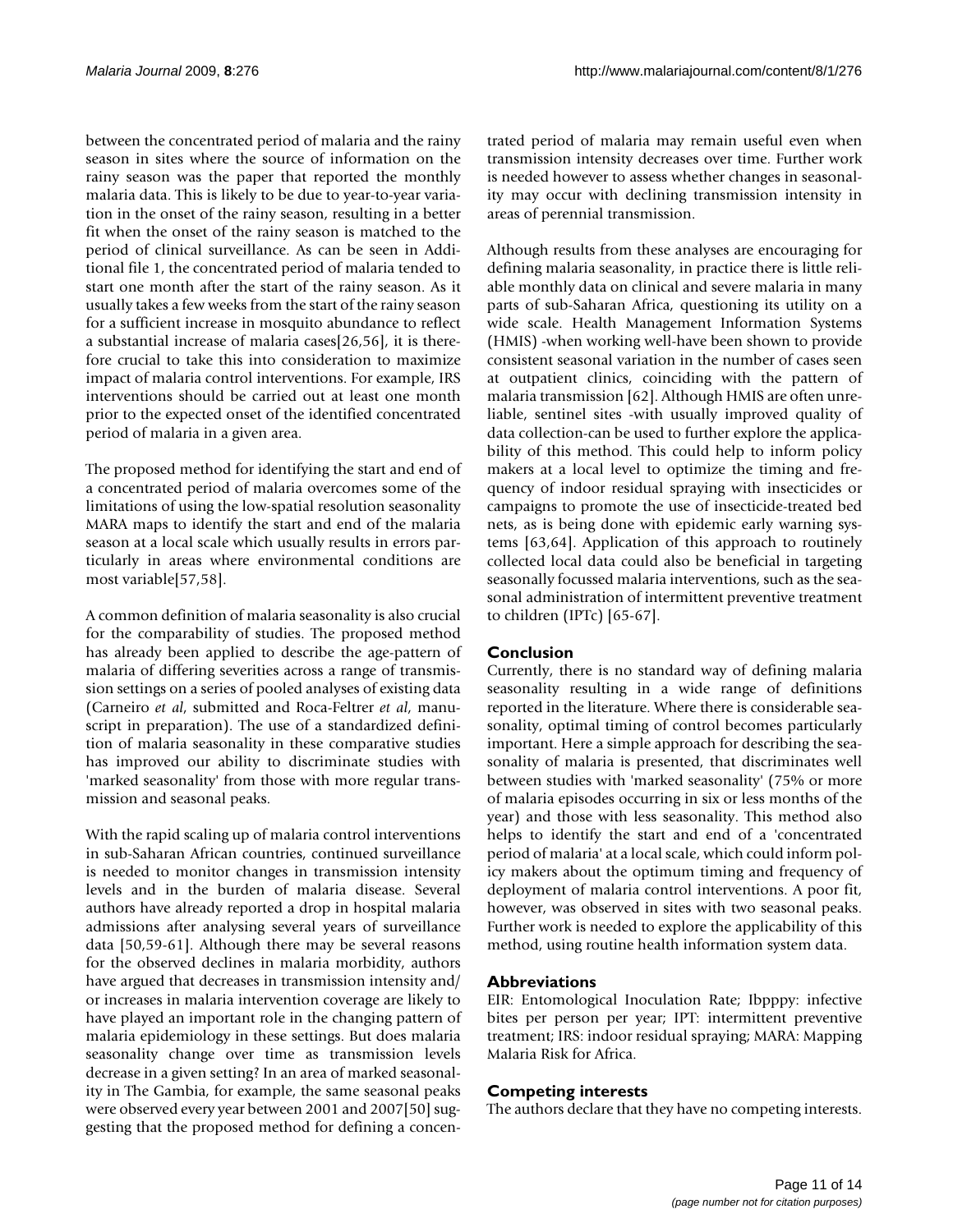#### **Authors' contributions**

ARF, JAS & IC conceived and designed the analyses, ARF & LS collected the data, ARF analysed the data. All authors contributed to the writing of the manuscript and approved the final version.

## **Additional material**

#### <span id="page-11-25"></span>**Additional file 1**

*Comparison of malaria concentrated periods (i.e. month interval in which 75% of cases occurred) with the month interval of the rainy season as defined by the literature and/or by MARA for sites found to show 'marked seasonality'. Sites were defined as having 'poor agreement' if the 'concentrated period of malaria' did not fully overlapped with either the reported rainy months or the MARA maps. Conversely, sites were defined as having 'good agreement' if the 'concentrated period of malaria' fully overlapped with at least one of them.*

Click here for file

[\[http://www.biomedcentral.com/content/supplementary/1475-](http://www.biomedcentral.com/content/supplementary/1475-2875-8-276-S1.DOCX) 2875-8-276-S1.DOCX]

### <span id="page-11-26"></span>**Additional file 2**

*Table summarising results from sensitivity analyses looking at different season lengths (3, 5, 7, and 9 months) and different cumulative proportion cut-offs. Cumulative percentages for definition A (proposed definition for identifying sites showing 'marked seasonality') is also shown for comparison purposes.*

Click here for file

[\[http://www.biomedcentral.com/content/supplementary/1475-](http://www.biomedcentral.com/content/supplementary/1475-2875-8-276-S2.DOC) 2875-8-276-S2.DOC]

#### **Acknowledgements**

All authors that took the time to respond to queries, and to provide more detailed data than are publically available. Specifically Pedro Alonso, Sarah Bonnet, Daniel Chandramohan, Tamara Clark, Martin Cox, Grant Dorsey, Martin Grobusch, Muminatou Jallow, Andrew Kitua, Peter McElroy, Hugh Reyburn, Phil Thuma, and Luis Varandas. We are particularly grateful to Terrie Taylor on behalf of the Severe Malaria in African Children (SMAC) Network who provided individual-level hospital admissions data from six sites.

#### **References**

- <span id="page-11-0"></span>1. Roberts L, Enserink M: **[Did they really say...eradication?](http://www.ncbi.nlm.nih.gov/entrez/query.fcgi?cmd=Retrieve&db=PubMed&dopt=Abstract&list_uids=18063766)** *Science* 2007, **318:**1544-1545.
- <span id="page-11-1"></span>Saute F, Aponte J, Almeda J, Ascaso C, Vaz N, Dgedge M, Alonso P: **[Malaria in southern Mozambique: incidence of clinical](http://www.ncbi.nlm.nih.gov/entrez/query.fcgi?cmd=Retrieve&db=PubMed&dopt=Abstract&list_uids=16117957) malaria in children living in a rural community in Manhica [district.](http://www.ncbi.nlm.nih.gov/entrez/query.fcgi?cmd=Retrieve&db=PubMed&dopt=Abstract&list_uids=16117957)** *Trans R Soc Trop Med Hyg* 2003, **97:**655-660.
- <span id="page-11-2"></span>3. Guinovart C, Bassat Q, Sigauque B, Aide P, Sacarlal J, Nhampossa T, Bardaji A, Nhacolo A, Macete E, Mandomando I, Aponte JJ, Menendez C, Alonso PL: **[Malaria in rural Mozambique. Part I: Children](http://www.ncbi.nlm.nih.gov/entrez/query.fcgi?cmd=Retrieve&db=PubMed&dopt=Abstract&list_uids=18302770) [attending the outpatient clinic.](http://www.ncbi.nlm.nih.gov/entrez/query.fcgi?cmd=Retrieve&db=PubMed&dopt=Abstract&list_uids=18302770)** *Malar J* 2008, **7:**36.
- <span id="page-11-3"></span>4. Saute F, Aponte J, Almeda J, Ascaso C, Abellana R, Vaz N, Dgedge M, Alonso P: **[Malaria in southern Mozambique: malariometric](http://www.ncbi.nlm.nih.gov/entrez/query.fcgi?cmd=Retrieve&db=PubMed&dopt=Abstract&list_uids=16117958) [indicators and malaria case definition in Manhica district.](http://www.ncbi.nlm.nih.gov/entrez/query.fcgi?cmd=Retrieve&db=PubMed&dopt=Abstract&list_uids=16117958)** *Trans R Soc Trop Med Hyg* 2003, **97:**661-666.
- <span id="page-11-4"></span>5. **Climate and Malaria Resource Room** [[http://iridl.ldeo.colum](http://iridl.ldeo.columbia.edu/maproom/.Health/.Regional/.Africa/.Malaria/) [bia.edu/maproom/.Health/.Regional/.Africa/.Malaria/](http://iridl.ldeo.columbia.edu/maproom/.Health/.Regional/.Africa/.Malaria/)]. Accessed October 21, 2009
- <span id="page-11-5"></span>6. Mapping Malaria Risk in Africa (MARA) Collaboration: **Towards an atlas of malaria risk in Africa. First technical report of the MARA/ARMA Collaboration.** *Albany Print: Durban, South Africa,*

*December* 1998 [[http://www.mara.org.za/trview\\_e.htm\]](http://www.mara.org.za/trview_e.htm). (Accessed September 27, 2007).

- <span id="page-11-6"></span>7. Grover-Kopec EK, Blumenthal MB, Ceccato P, Dinku T, Omumbo JA, Connor SJ: **[Web-based climate information resources for](http://www.ncbi.nlm.nih.gov/entrez/query.fcgi?cmd=Retrieve&db=PubMed&dopt=Abstract&list_uids=16689992) [malaria control in Africa.](http://www.ncbi.nlm.nih.gov/entrez/query.fcgi?cmd=Retrieve&db=PubMed&dopt=Abstract&list_uids=16689992)** *Malar J* 2006, **5:**.
- <span id="page-11-7"></span>8. Craig MH, Snow RW, le Sueur D: **[A climate-based distribution](http://www.ncbi.nlm.nih.gov/entrez/query.fcgi?cmd=Retrieve&db=PubMed&dopt=Abstract&list_uids=10322323) [model of malaria transmission in sub-Saharan Africa.](http://www.ncbi.nlm.nih.gov/entrez/query.fcgi?cmd=Retrieve&db=PubMed&dopt=Abstract&list_uids=10322323)** *Parasitol Today* 1999, **15:**105-111.
- <span id="page-11-8"></span>9. Tanser CF, Brian S, Le Sueur D: **Potential effect of climate change on malaria transmission in Africa.** *Lancet Infect Dis* 2003, **362:**1792-1798.
- <span id="page-11-9"></span>10. Thomson MC, Connor SJ, D'Alessandro U, Rowlingson B, Diggle P, Cresswell M, Greenwood B: **Predicting malaria infection in Gambian children from satellite data and bed net use surveys: the importance of spatial correlation in the interpretation of results.** *Am J Trop Med Hyg* 1999, **6:**2-8.
- Reiter P, Thomas CJ, Atkinson PM, Hay SI, Randolph SE, Rogers DJ, Shanks GD, Snow RW, Spielman A: **[Reflection and reaction: glo](http://www.ncbi.nlm.nih.gov/entrez/query.fcgi?cmd=Retrieve&db=PubMed&dopt=Abstract&list_uids=15172336)[bal warming and malaria, a call for accuracy.](http://www.ncbi.nlm.nih.gov/entrez/query.fcgi?cmd=Retrieve&db=PubMed&dopt=Abstract&list_uids=15172336)** *Lancet Infect Dis* 2004, **4:**323-324.
- <span id="page-11-10"></span>12. Mabaso ML, Craig M, Ross A, Smith T: **[Environmental predictors](http://www.ncbi.nlm.nih.gov/entrez/query.fcgi?cmd=Retrieve&db=PubMed&dopt=Abstract&list_uids=17255225) [of the seasonality of malaria transmission in Africa: the chal](http://www.ncbi.nlm.nih.gov/entrez/query.fcgi?cmd=Retrieve&db=PubMed&dopt=Abstract&list_uids=17255225)[lenge.](http://www.ncbi.nlm.nih.gov/entrez/query.fcgi?cmd=Retrieve&db=PubMed&dopt=Abstract&list_uids=17255225)** *Am J Trop Med Hyg* 2007, **76:**33-38.
- <span id="page-11-11"></span>13. Smith T, Charlwood JD, Kihonda J, Mwankusye S, Billingsley P, Meuwissen J, Lyimo E, Takken W, Teuscher T, Tanner M: **[Absence of](http://www.ncbi.nlm.nih.gov/entrez/query.fcgi?cmd=Retrieve&db=PubMed&dopt=Abstract&list_uids=8103627) [seasonal variation in malaria parasitaemia in an area of](http://www.ncbi.nlm.nih.gov/entrez/query.fcgi?cmd=Retrieve&db=PubMed&dopt=Abstract&list_uids=8103627) [intense seasonal transmission.](http://www.ncbi.nlm.nih.gov/entrez/query.fcgi?cmd=Retrieve&db=PubMed&dopt=Abstract&list_uids=8103627)** *Acta Trop* 1993, **54:**55-72.
- <span id="page-11-12"></span>14. Mabaso ML, Craig M, Vounatsou P, Smith T: **[Towards empirical](http://www.ncbi.nlm.nih.gov/entrez/query.fcgi?cmd=Retrieve&db=PubMed&dopt=Abstract&list_uids=16135199) [description of malaria seasonality in southern Africa: the](http://www.ncbi.nlm.nih.gov/entrez/query.fcgi?cmd=Retrieve&db=PubMed&dopt=Abstract&list_uids=16135199) [example of Zimbabwe.](http://www.ncbi.nlm.nih.gov/entrez/query.fcgi?cmd=Retrieve&db=PubMed&dopt=Abstract&list_uids=16135199)** *Trop Med Int Health* 2005, **10:**909-918.
- <span id="page-11-13"></span>15. The WHO Publication Library (WHOLIS) [www.who.int/library/databases/en/\]](http://www.who.int/library/databases/en/). Accessed October 21, 2009.
- <span id="page-11-14"></span>16. **The SIGLE grey literature database** [[http://opensigle.inist.fr/\]](http://opensigle.inist.fr/). Accessed October 21, 2009.
- <span id="page-11-15"></span>17. Mbogo CN, Snow RW, Kabiru EW, Ouma JH, Githure JI, Marsh K, Beier JC: **Low-level** *Plasmodium falciparum* **[transmission and](http://www.ncbi.nlm.nih.gov/entrez/query.fcgi?cmd=Retrieve&db=PubMed&dopt=Abstract&list_uids=8357087) [the incidence of severe malaria infections on the Kenyan](http://www.ncbi.nlm.nih.gov/entrez/query.fcgi?cmd=Retrieve&db=PubMed&dopt=Abstract&list_uids=8357087) [coast.](http://www.ncbi.nlm.nih.gov/entrez/query.fcgi?cmd=Retrieve&db=PubMed&dopt=Abstract&list_uids=8357087)** *Am J Trop Med Hyg* 1993, **49:**245-253.
- <span id="page-11-18"></span>18. Dossou-yovo J, Doannio JM, Riviere F, Chauvancy G: **[Malaria in](http://www.ncbi.nlm.nih.gov/entrez/query.fcgi?cmd=Retrieve&db=PubMed&dopt=Abstract&list_uids=8826108) [Cote d'Ivoire wet savannah region: the entomological input.](http://www.ncbi.nlm.nih.gov/entrez/query.fcgi?cmd=Retrieve&db=PubMed&dopt=Abstract&list_uids=8826108)** *Trop Med Parasitol* 1995, **46:**263-269.
- <span id="page-11-17"></span>19. Antonio-Nkondjio C, Awono-Ambene P, Toto JC, Meunier JY, Zebaze-Kemleu S, Nyambam R, Wondji CS, Tchuinkam T, Fontenille D: **[High malaria transmission intensity in a village close to](http://www.ncbi.nlm.nih.gov/entrez/query.fcgi?cmd=Retrieve&db=PubMed&dopt=Abstract&list_uids=11931035) [Yaounde, the capital city of Cameroon.](http://www.ncbi.nlm.nih.gov/entrez/query.fcgi?cmd=Retrieve&db=PubMed&dopt=Abstract&list_uids=11931035)** *J Med Entomol* 2002, **39:**350-355.
- <span id="page-11-22"></span>20. Mendis C, Jacobsen JL, Gamage-Mendis A, Bule E, Dgedge M, Thompson R, Cuamba N, Barreto J, Begtrup K, Sinden RE, Hogh B: *Anopheles arabiensis* **and** *An. funestus* **[are equally important vectors](http://www.ncbi.nlm.nih.gov/entrez/query.fcgi?cmd=Retrieve&db=PubMed&dopt=Abstract&list_uids=10872861) [of malaria in Matola coastal suburb of Maputo, southern](http://www.ncbi.nlm.nih.gov/entrez/query.fcgi?cmd=Retrieve&db=PubMed&dopt=Abstract&list_uids=10872861) [Mozambique.](http://www.ncbi.nlm.nih.gov/entrez/query.fcgi?cmd=Retrieve&db=PubMed&dopt=Abstract&list_uids=10872861)** *Med Vet Entomol* 2000, **14:**171-180.
- <span id="page-11-20"></span>21. Mbogo CNM, Snow RW, Khamala CPM, Kabiru EW, Ouma JH, Githure JI, Marsh K, Beier JC: **Relationships between** *Plasmodium falciparum* **[transmission by vector populations and the inci](http://www.ncbi.nlm.nih.gov/entrez/query.fcgi?cmd=Retrieve&db=PubMed&dopt=Abstract&list_uids=7694959)[dence of severe disease at nine sites on the Kenyan coast.](http://www.ncbi.nlm.nih.gov/entrez/query.fcgi?cmd=Retrieve&db=PubMed&dopt=Abstract&list_uids=7694959)** *Am J Trop Med Hyg* 1995, **52:**201-206.
- <span id="page-11-21"></span>22. Beier JC, Perkins PV, Onyango FK, Gargan TP, Oster CN, Whitmire RE, Koech DK, Roberts CR: **[Characterization of malaria trans](http://www.ncbi.nlm.nih.gov/entrez/query.fcgi?cmd=Retrieve&db=PubMed&dopt=Abstract&list_uids=2388233)[mission by Anopheles \(Diptera: Culicidae\) in western Kenya](http://www.ncbi.nlm.nih.gov/entrez/query.fcgi?cmd=Retrieve&db=PubMed&dopt=Abstract&list_uids=2388233) [in preparation for malaria vaccine trials.](http://www.ncbi.nlm.nih.gov/entrez/query.fcgi?cmd=Retrieve&db=PubMed&dopt=Abstract&list_uids=2388233)** *J Med Entomol* 1990, **27:**570-577.
- <span id="page-11-23"></span>23. Bockarie MJ, Service MW, Barnish G, Maude GH, Greenwood BM: **[Malaria in a rural area of Sierra Leone. III. Vector ecology](http://www.ncbi.nlm.nih.gov/entrez/query.fcgi?cmd=Retrieve&db=PubMed&dopt=Abstract&list_uids=7944670) [and disease transmission.](http://www.ncbi.nlm.nih.gov/entrez/query.fcgi?cmd=Retrieve&db=PubMed&dopt=Abstract&list_uids=7944670)** *Ann Trop Med Parasitol* 1994, **88:**251-262.
- <span id="page-11-24"></span>24. Shiff CJ, Minjas JN, Hall T, Hunt RH, Lyimo S, Davis JR: **[Malaria infec](http://www.ncbi.nlm.nih.gov/entrez/query.fcgi?cmd=Retrieve&db=PubMed&dopt=Abstract&list_uids=7548942)[tion potential of anopheline mosquitoes sampled by light](http://www.ncbi.nlm.nih.gov/entrez/query.fcgi?cmd=Retrieve&db=PubMed&dopt=Abstract&list_uids=7548942) [trapping indoors in coastal Tanzanian villages.](http://www.ncbi.nlm.nih.gov/entrez/query.fcgi?cmd=Retrieve&db=PubMed&dopt=Abstract&list_uids=7548942)** *Med Vet Entomol* 1995, **9:**256-262.
- <span id="page-11-19"></span>25. Elissa N, Karch S, Bureau P, Ollomo B, Lawoko M, Yangari P, Ebang B, Georges AJ: **[Malaria transmission in a region of savanna-for](http://www.ncbi.nlm.nih.gov/entrez/query.fcgi?cmd=Retrieve&db=PubMed&dopt=Abstract&list_uids=10342264)[est mosaic, Haut-Ogooue, Gabon.](http://www.ncbi.nlm.nih.gov/entrez/query.fcgi?cmd=Retrieve&db=PubMed&dopt=Abstract&list_uids=10342264)** *J Am Mosq Control Assoc* 1999, **15:**15-23.
- <span id="page-11-16"></span>26. Elissa N, Migot-Nabias F, Luty A, Renaut A, Toure F, Vaillant M, Lawoko M, Yangari P, Mayombo J, Lekoulou F, Tshipamba P, Moukagni R, Millet P, Deloron P: **Relationship between entomological**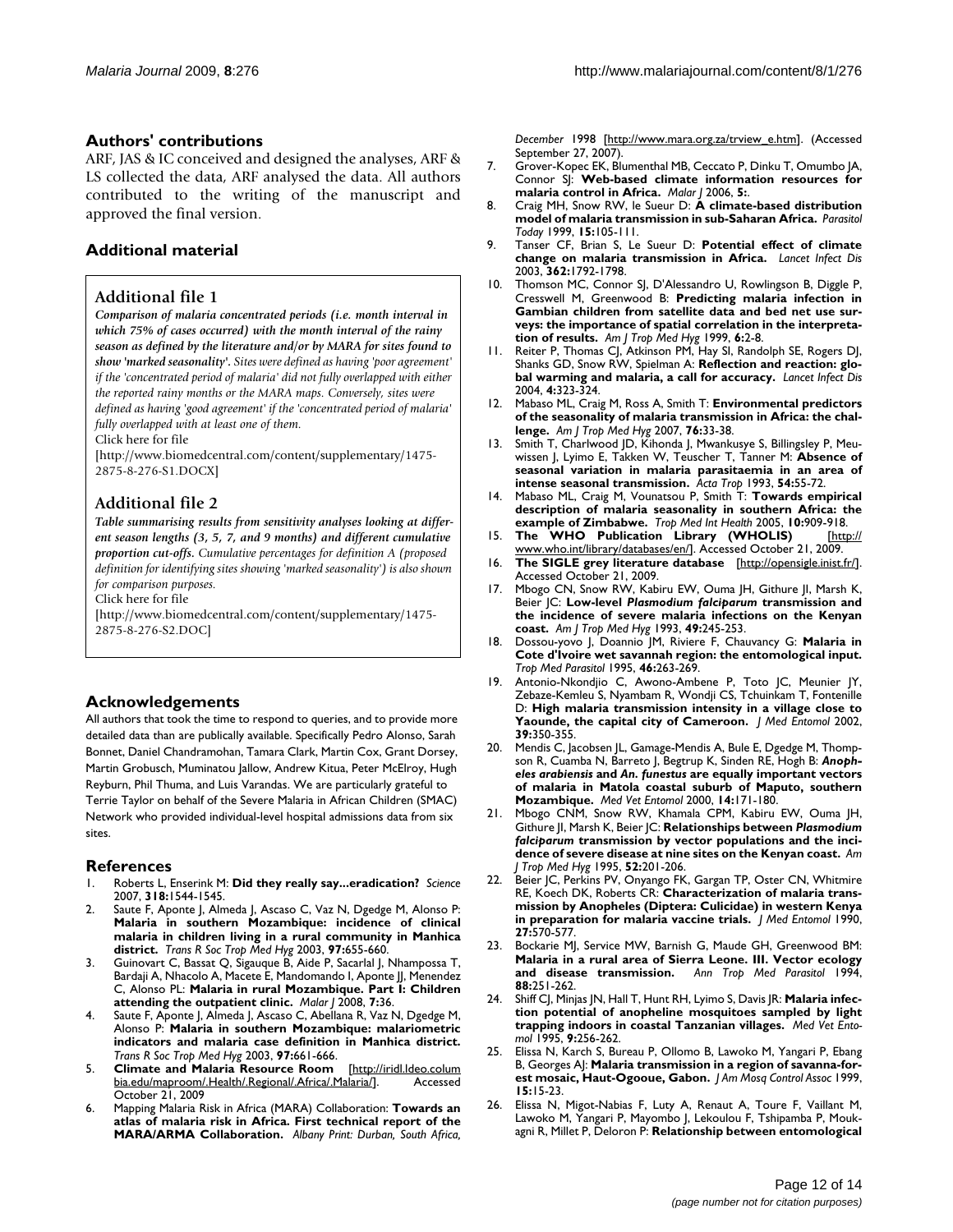**inoculation rate,** *Plasmodium falciparum* **[prevalence rate, and](http://www.ncbi.nlm.nih.gov/entrez/query.fcgi?cmd=Retrieve&db=PubMed&dopt=Abstract&list_uids=12659973) [incidence of malaria attack in rural Gabon.](http://www.ncbi.nlm.nih.gov/entrez/query.fcgi?cmd=Retrieve&db=PubMed&dopt=Abstract&list_uids=12659973)** *Acta Trop* 2003, **85:**355-361.

- <span id="page-12-0"></span>27. Bloland PB, Boriga DA, Ruebush TK, McCormick JB, Roberts JM, Oloo AJ, Hawley W, Lal A, Nahlen B, Campbell CC: **[Longitudinal](http://www.ncbi.nlm.nih.gov/entrez/query.fcgi?cmd=Retrieve&db=PubMed&dopt=Abstract&list_uids=10348241) [cohort study of the epidemiology of malaria infections in an](http://www.ncbi.nlm.nih.gov/entrez/query.fcgi?cmd=Retrieve&db=PubMed&dopt=Abstract&list_uids=10348241) area of intense malaria transmission II. Descriptive epidemi[ology of malaria infection and disease among children.](http://www.ncbi.nlm.nih.gov/entrez/query.fcgi?cmd=Retrieve&db=PubMed&dopt=Abstract&list_uids=10348241)** *Am J Trop Med Hyg* 1999, **60:**641-648.
- <span id="page-12-18"></span>28. Schellenberg D, Aponte J, Kahigwa E, Mshinda H, Tanner M, Menendez C, Alonso P: **[The incidence in children of clinical malaria](http://www.ncbi.nlm.nih.gov/entrez/query.fcgi?cmd=Retrieve&db=PubMed&dopt=Abstract&list_uids=12886791) [detected by active case detection in Ifakara, southern Tan](http://www.ncbi.nlm.nih.gov/entrez/query.fcgi?cmd=Retrieve&db=PubMed&dopt=Abstract&list_uids=12886791)[zania.](http://www.ncbi.nlm.nih.gov/entrez/query.fcgi?cmd=Retrieve&db=PubMed&dopt=Abstract&list_uids=12886791)** *Trans R Soc Trop Med Hyg* 2003, **97:**1-8.
- <span id="page-12-17"></span>29. Schellenberg D, Menendez C, Kahigwa E, Aponte J, Vidal J, Tanner M, Mshinda H, Alonso P: **[Intermittent treatment for malaria and](http://www.ncbi.nlm.nih.gov/entrez/query.fcgi?cmd=Retrieve&db=PubMed&dopt=Abstract&list_uids=11377597) [anaemia control at time of routine vaccinations in Tanza](http://www.ncbi.nlm.nih.gov/entrez/query.fcgi?cmd=Retrieve&db=PubMed&dopt=Abstract&list_uids=11377597)[nian infants: a randomised, placebo-controlled trial.](http://www.ncbi.nlm.nih.gov/entrez/query.fcgi?cmd=Retrieve&db=PubMed&dopt=Abstract&list_uids=11377597)** *Lancet* 2001, **357:**1471-1477.
- <span id="page-12-13"></span>30. Cox MJ, Kum DE, Tavul L, Narara A, Raiko A, Baisor M, Alpers MP, Medley GF, Day KP: **[Dynamics of malaria parasitaemia associ](http://www.ncbi.nlm.nih.gov/entrez/query.fcgi?cmd=Retrieve&db=PubMed&dopt=Abstract&list_uids=8036670)[ated with febrile illness in children from a rural area of](http://www.ncbi.nlm.nih.gov/entrez/query.fcgi?cmd=Retrieve&db=PubMed&dopt=Abstract&list_uids=8036670) [Madang, Papua New Guinea.](http://www.ncbi.nlm.nih.gov/entrez/query.fcgi?cmd=Retrieve&db=PubMed&dopt=Abstract&list_uids=8036670)** *Trans R Soc Trop Med Hyg* 1994, **88:**191-197.
- <span id="page-12-4"></span>31. Bonnet S, Paul RE, Gouagna C, Safeukui I, Meunier JY, Gounoue R, Boudin C: **[Level and dynamics of malaria transmission and](http://www.ncbi.nlm.nih.gov/entrez/query.fcgi?cmd=Retrieve&db=PubMed&dopt=Abstract&list_uids=11903987) [morbidity in an equatorial area of South Cameroon.](http://www.ncbi.nlm.nih.gov/entrez/query.fcgi?cmd=Retrieve&db=PubMed&dopt=Abstract&list_uids=11903987)** *Trop Med Int Health* 2002, **7:**249-256.
- <span id="page-12-7"></span>32. Chandramohan D, Owusu-Agyei S, Carneiro I, Awine T, Amponsa-Achiano K, Mensah N, Jaffar S, Baiden R, Hodgson A, Binka F, Greenwood B: **[Cluster randomised trial of intermittent preventive](http://www.ncbi.nlm.nih.gov/entrez/query.fcgi?cmd=Retrieve&db=PubMed&dopt=Abstract&list_uids=16195288) [treatment for malaria in infants in area of high, seasonal](http://www.ncbi.nlm.nih.gov/entrez/query.fcgi?cmd=Retrieve&db=PubMed&dopt=Abstract&list_uids=16195288) [transmission in Ghana.](http://www.ncbi.nlm.nih.gov/entrez/query.fcgi?cmd=Retrieve&db=PubMed&dopt=Abstract&list_uids=16195288)** *BMJ* 2005, **331:**727-733.
- <span id="page-12-10"></span>33. Macete E, Aide P, Aponte JJ, Sanz S, Mandomando I, Espasa M, Sigauque B, Dobano C, Mabunda S, Dgedge M, Alonso P, Menendez C: **[Intermittent preventive treatment for malaria control](http://www.ncbi.nlm.nih.gov/entrez/query.fcgi?cmd=Retrieve&db=PubMed&dopt=Abstract&list_uids=16826474) administered at the time of routine vaccinations in mozam[bican infants: a randomized, placebo-controlled trial.](http://www.ncbi.nlm.nih.gov/entrez/query.fcgi?cmd=Retrieve&db=PubMed&dopt=Abstract&list_uids=16826474)** *J Infect Dis* 2006, **194:**276-285.
- <span id="page-12-15"></span>34. Kitua AY, Smith T, Alonso PL, Masanja H, Urassa H, Menendez C, Kimario J, Tanner M: *Plasmodium falciparum* **[malaria in the first](http://www.ncbi.nlm.nih.gov/entrez/query.fcgi?cmd=Retrieve&db=PubMed&dopt=Abstract&list_uids=8765455) [year of life in an area of intense and perennial transmission.](http://www.ncbi.nlm.nih.gov/entrez/query.fcgi?cmd=Retrieve&db=PubMed&dopt=Abstract&list_uids=8765455)** *Trop Med Int Health* 1996, **1:**475-484.
- <span id="page-12-16"></span>35. Alonso PL, Smith T, Armstrong Schellenberg JRM, Masanja H, Mwankusye S, Urassa H, Bastos de Azevedo I, Chongela J, Kobero S, Menendez C, Hurt N, Thomas MC, Lyimo E, Weiss NA, Hayes R, Kitua AY, Lopez MC, Kilama WL, Teuscher T, Tanner M: **[Ran](http://www.ncbi.nlm.nih.gov/entrez/query.fcgi?cmd=Retrieve&db=PubMed&dopt=Abstract&list_uids=7934537)[domised trial of efficacy of SPf66 vaccine against Plasmo](http://www.ncbi.nlm.nih.gov/entrez/query.fcgi?cmd=Retrieve&db=PubMed&dopt=Abstract&list_uids=7934537)dium falciparum malaria in children in southern Tanzania.** *Lancet* 1994, **344:**1175-1181.
- 36. Grobusch MP, Lell B, Schwarz NG, Gabor J, Dornemann J, Potschke M, Oyakhirome S, Kiessling G, Necek M, Langin M, Klouwenberg PK, Klopfer A, Naumann B, Altun H, Agnandji ST, Goesch J, Decker M, Salazar CLO, Supan C, Kombila DU, Borchert L, Koster KB, Pongratz P, Adegnika AA, von Glasenapp I, Issifou S, Kremsner P: **[Intermit](http://www.ncbi.nlm.nih.gov/entrez/query.fcgi?cmd=Retrieve&db=PubMed&dopt=Abstract&list_uids=18008242)[tent preventive treatment in infants agains malaria in Gabon](http://www.ncbi.nlm.nih.gov/entrez/query.fcgi?cmd=Retrieve&db=PubMed&dopt=Abstract&list_uids=18008242) [- a randomized, double-blind, placebo-controlled trial.](http://www.ncbi.nlm.nih.gov/entrez/query.fcgi?cmd=Retrieve&db=PubMed&dopt=Abstract&list_uids=18008242)** *J Infect Dis* 2007, **196:**1595-1602.
- <span id="page-12-1"></span>37. Davis JC, Clark TD, Kemble SK, Talemwa N, Njama-Meya D, Staedke SG, Dorsey G: **[Longitudinal study of urban malaria in a cohort](http://www.ncbi.nlm.nih.gov/entrez/query.fcgi?cmd=Retrieve&db=PubMed&dopt=Abstract&list_uids=16551365) [of Ugandan children: description of study site, census and](http://www.ncbi.nlm.nih.gov/entrez/query.fcgi?cmd=Retrieve&db=PubMed&dopt=Abstract&list_uids=16551365) [recruitment.](http://www.ncbi.nlm.nih.gov/entrez/query.fcgi?cmd=Retrieve&db=PubMed&dopt=Abstract&list_uids=16551365)** *Malar J* 2006, **5:**18.
- <span id="page-12-2"></span>38. Charlwood JD, Qassim M, Elnsur EI, Donnelly M, Petrarca V, Billingsley PF, Pinto J, Smith T: **[The impact of indoor residual spraying](http://www.ncbi.nlm.nih.gov/entrez/query.fcgi?cmd=Retrieve&db=PubMed&dopt=Abstract&list_uids=11495638) [with malathion on malaria in refugee camps in eastern](http://www.ncbi.nlm.nih.gov/entrez/query.fcgi?cmd=Retrieve&db=PubMed&dopt=Abstract&list_uids=11495638) [Sudan.](http://www.ncbi.nlm.nih.gov/entrez/query.fcgi?cmd=Retrieve&db=PubMed&dopt=Abstract&list_uids=11495638)** *Acta Trop* 2001, **80:**1-8.
- <span id="page-12-9"></span>39. Sissoko MS, Dicko A, Briet OJ, Sissoko M, Sagara I, Keita HD, Sogoba M, Rogier C, Toure YT, Doumbo OK: **[Malaria incidence in rela](http://www.ncbi.nlm.nih.gov/entrez/query.fcgi?cmd=Retrieve&db=PubMed&dopt=Abstract&list_uids=14732238)[tion to rice cultivation in the irrigated Sahel of Mali.](http://www.ncbi.nlm.nih.gov/entrez/query.fcgi?cmd=Retrieve&db=PubMed&dopt=Abstract&list_uids=14732238)** *Acta Trop* 2004, **89:**161-170.
- <span id="page-12-3"></span>40. Kaneko A, Taleo G, Kalkoa M, Yaviong J, Reeve PA, Ganczakowski M, Shirakawa C, Palmer K, Kobayakawa T, Bjorkman A: **[Malaria epide](http://www.ncbi.nlm.nih.gov/entrez/query.fcgi?cmd=Retrieve&db=PubMed&dopt=Abstract&list_uids=9777715)[miology, glucose 6-phosphate dehydrogenase deficiency and](http://www.ncbi.nlm.nih.gov/entrez/query.fcgi?cmd=Retrieve&db=PubMed&dopt=Abstract&list_uids=9777715) [human settlement in the Vanuatu Archipelago.](http://www.ncbi.nlm.nih.gov/entrez/query.fcgi?cmd=Retrieve&db=PubMed&dopt=Abstract&list_uids=9777715)** *Acta Trop* 1998, **70:**285-302.
- <span id="page-12-19"></span>41. Schellenberg D, Menendez C, Aponte J, Guinovart C, Mshinda H, Tanner M, Alonso P: **[The changing epidemiology of Malaria in](http://www.ncbi.nlm.nih.gov/entrez/query.fcgi?cmd=Retrieve&db=PubMed&dopt=Abstract&list_uids=14728609)**

**[Ifakara Town, southern Tanzania.](http://www.ncbi.nlm.nih.gov/entrez/query.fcgi?cmd=Retrieve&db=PubMed&dopt=Abstract&list_uids=14728609)** *Trop Med Int Health* 2004, **9:**68-76.

- <span id="page-12-11"></span>42. Varandas L, Julien M, Gomes A, Rodrigues P, Van Lerberghe W, Malveiro F, Aguiar P, Kolsteren P, Stuyft P Van Der, Hilderbrand K, Labadarios D, Ferrinho P: **[A randomised, double-blind, placebo](http://www.ncbi.nlm.nih.gov/entrez/query.fcgi?cmd=Retrieve&db=PubMed&dopt=Abstract&list_uids=11579859)[controlled clinical trial of vitamin A in severe malaria in hos](http://www.ncbi.nlm.nih.gov/entrez/query.fcgi?cmd=Retrieve&db=PubMed&dopt=Abstract&list_uids=11579859)[pitalised Mozambican children.](http://www.ncbi.nlm.nih.gov/entrez/query.fcgi?cmd=Retrieve&db=PubMed&dopt=Abstract&list_uids=11579859)** *Ann Trop Paediatr* 2001, **21:**211-222.
- <span id="page-12-5"></span>43. Taylor T, Olola C, Valim C, Agbenyega T, Kremsner P, Krishna S, Kwiatkowski D, Newton C, Missinou M, Pinder M, Wypij D: **[Stand](http://www.ncbi.nlm.nih.gov/entrez/query.fcgi?cmd=Retrieve&db=PubMed&dopt=Abstract&list_uids=16551469)[ardized data collection for multi-center clinical studies of](http://www.ncbi.nlm.nih.gov/entrez/query.fcgi?cmd=Retrieve&db=PubMed&dopt=Abstract&list_uids=16551469) severe malaria in African children: establishing the SMAC [network.](http://www.ncbi.nlm.nih.gov/entrez/query.fcgi?cmd=Retrieve&db=PubMed&dopt=Abstract&list_uids=16551469)** *Trans R Soc Trop Med Hyg* 2006, **100:**615-622.
- <span id="page-12-14"></span>44. Reyburn H, Mbatia R, Drakeley C, Carneiro I, Mwakasungula E, Mwerinde O, Saganda K, Shao J, Kitua A, Olomi R, Greenwood BM, Whitty CJ: **[Overdiagnosis of malaria in patients with severe](http://www.ncbi.nlm.nih.gov/entrez/query.fcgi?cmd=Retrieve&db=PubMed&dopt=Abstract&list_uids=15542534) [febrile illness in Tanzania: a prospective study.](http://www.ncbi.nlm.nih.gov/entrez/query.fcgi?cmd=Retrieve&db=PubMed&dopt=Abstract&list_uids=15542534)** *BMJ* 2004, **329:**1212.
- <span id="page-12-8"></span>45. Faye O, N'Dir O, Gaye O, Fall M, Diallo S, Billon C: **[\[Care charges](http://www.ncbi.nlm.nih.gov/entrez/query.fcgi?cmd=Retrieve&db=PubMed&dopt=Abstract&list_uids=8777546) [and direct costs related to hospitalization of Senegalese chil](http://www.ncbi.nlm.nih.gov/entrez/query.fcgi?cmd=Retrieve&db=PubMed&dopt=Abstract&list_uids=8777546)dren with cerebral malaria. Study of 76 cases in the Albert-[Royer Hospital in Dakar in 1991-1992\].](http://www.ncbi.nlm.nih.gov/entrez/query.fcgi?cmd=Retrieve&db=PubMed&dopt=Abstract&list_uids=8777546)** *Sante* 1995, **5:**315-318.
- 46. Snow RW, Armstrong Schellenberg JRM, Peshu N, Forster D, Newton CRJC, Winstanley PA, Mwangi I, Waruiru C, Warn PA, Newbold C, Marsh K: **[Periodicity and space-time clustering of severe](http://www.ncbi.nlm.nih.gov/entrez/query.fcgi?cmd=Retrieve&db=PubMed&dopt=Abstract&list_uids=8249058) [childhood malaria on the coast of Kenya.](http://www.ncbi.nlm.nih.gov/entrez/query.fcgi?cmd=Retrieve&db=PubMed&dopt=Abstract&list_uids=8249058)** *Trans R Soc Trop Med Hyg* 1993, **87:**386-390.
- <span id="page-12-12"></span>47. Gellert S, Hassan BY, Meleh S, Hiesgen G: **Malaria prevalence and outcome in the in-patients of the Paediatric Department of the State Specialists Hospital (SSH), Maiduguri, Nigeria.** *J Trop Pediatrics* 1998, **44:**109-113.
- 48. Schmutzhard E, Gerstenbrand F: **[Cerebral malaria in Tanzania.](http://www.ncbi.nlm.nih.gov/entrez/query.fcgi?cmd=Retrieve&db=PubMed&dopt=Abstract&list_uids=6380023) [Its epidemiology, clinical symptoms and neurological long](http://www.ncbi.nlm.nih.gov/entrez/query.fcgi?cmd=Retrieve&db=PubMed&dopt=Abstract&list_uids=6380023) [term sequelae in the light of 66 cases.](http://www.ncbi.nlm.nih.gov/entrez/query.fcgi?cmd=Retrieve&db=PubMed&dopt=Abstract&list_uids=6380023)** *Trans R Soc Trop Med Hyg* 1984, **78:**351-353.
- <span id="page-12-6"></span>49. Brewster DR, Kwiatkowski D, White NJ: **[Neurological sequelae](http://www.ncbi.nlm.nih.gov/entrez/query.fcgi?cmd=Retrieve&db=PubMed&dopt=Abstract&list_uids=1977027) [of cerebral malaria in children.](http://www.ncbi.nlm.nih.gov/entrez/query.fcgi?cmd=Retrieve&db=PubMed&dopt=Abstract&list_uids=1977027)** *Lancet* 1990, **336:**1039-1043.
- <span id="page-12-20"></span>50. Ceesay SJ, Casals-Pascual C, Erskine J, Anya SE, Duah NO, Fulford AJC, Sesay SSS, Abubakar I, Dunyo S, Sey O, Palmer A, Fofana M, Corrah T, Bojang KA, Whittle HC, Greenwood BM, Conway DJ: **[Changes in malaria indices between 1999 and 2007 in The](http://www.ncbi.nlm.nih.gov/entrez/query.fcgi?cmd=Retrieve&db=PubMed&dopt=Abstract&list_uids=18984187) [Gambia: a retrospective analysis.](http://www.ncbi.nlm.nih.gov/entrez/query.fcgi?cmd=Retrieve&db=PubMed&dopt=Abstract&list_uids=18984187)** *Lancet* 2008, **372:**1545-1554.
- <span id="page-12-21"></span>Snow RW, Bastos de Azevedo I, Lowe BS, Kabiru EW, Nevill CG, Mwankusye S, Kassiga G, Marsh K, Teuscher T: **[Severe childhood](http://www.ncbi.nlm.nih.gov/entrez/query.fcgi?cmd=Retrieve&db=PubMed&dopt=Abstract&list_uids=7810385) [malaria in two areas of markedly different falciparum trans](http://www.ncbi.nlm.nih.gov/entrez/query.fcgi?cmd=Retrieve&db=PubMed&dopt=Abstract&list_uids=7810385)[mission in east Africa.](http://www.ncbi.nlm.nih.gov/entrez/query.fcgi?cmd=Retrieve&db=PubMed&dopt=Abstract&list_uids=7810385)** *Acta Trop* 1994, **57:**289-300.
- 52. English M, Punt J, Mwangi I, McHugh K, Marsh K: **[Clinical overlap](http://www.ncbi.nlm.nih.gov/entrez/query.fcgi?cmd=Retrieve&db=PubMed&dopt=Abstract&list_uids=9015508) [between malaria and severe pneumonia in African children](http://www.ncbi.nlm.nih.gov/entrez/query.fcgi?cmd=Retrieve&db=PubMed&dopt=Abstract&list_uids=9015508) [in hospital.](http://www.ncbi.nlm.nih.gov/entrez/query.fcgi?cmd=Retrieve&db=PubMed&dopt=Abstract&list_uids=9015508)** *Trans R Soc Trop Med Hyg* 1996, **90:**658-662.
- Berkley J, Mwarumba S, Bramham K, Lowe B, Marsh K: [Bacterae](http://www.ncbi.nlm.nih.gov/entrez/query.fcgi?cmd=Retrieve&db=PubMed&dopt=Abstract&list_uids=10492760)**[mia complicating severe malaria in children.](http://www.ncbi.nlm.nih.gov/entrez/query.fcgi?cmd=Retrieve&db=PubMed&dopt=Abstract&list_uids=10492760)** *Trans R Soc Trop Med Hyg* 1999, **93:**283-286.
- 54. Mwangi TW, Ross A, Marsh K, Snow RW: **[The effects of](http://www.ncbi.nlm.nih.gov/entrez/query.fcgi?cmd=Retrieve&db=PubMed&dopt=Abstract&list_uids=15259458) [untreated bednets on malaria infection and morbidity on the](http://www.ncbi.nlm.nih.gov/entrez/query.fcgi?cmd=Retrieve&db=PubMed&dopt=Abstract&list_uids=15259458) [Kenyan coast.](http://www.ncbi.nlm.nih.gov/entrez/query.fcgi?cmd=Retrieve&db=PubMed&dopt=Abstract&list_uids=15259458)** *Trans R Soc Trop Med Hyg* 2003, **97:**369-372.
- <span id="page-12-22"></span>55. Nyakeriga AM, Troye-Blomberg M, Dorfman JR, Alexander ND, Back R, Kortok M, Chemtai AK, Marsh K, Williams TN: **[Iron deficiency](http://www.ncbi.nlm.nih.gov/entrez/query.fcgi?cmd=Retrieve&db=PubMed&dopt=Abstract&list_uids=15243915) [and malaria among children living on the coast of Kenya.](http://www.ncbi.nlm.nih.gov/entrez/query.fcgi?cmd=Retrieve&db=PubMed&dopt=Abstract&list_uids=15243915)** *J Infect Dis* 2004, **190:**439-447. Epub 2004 Jul 2002.
- <span id="page-12-23"></span>56. Beier JC, Oster CN, Onyango FK, Bales JD, Sherwood JA, Perkins PV, Chumo DK, Koech DV, Whitmire RE, Roberts CR, Diggs CL, Hoffman SL: *Plasmodium falciparum* **[incidence relative to entomo](http://www.ncbi.nlm.nih.gov/entrez/query.fcgi?cmd=Retrieve&db=PubMed&dopt=Abstract&list_uids=7911282)[logic inoculation rates at a site proposed for testing malaria](http://www.ncbi.nlm.nih.gov/entrez/query.fcgi?cmd=Retrieve&db=PubMed&dopt=Abstract&list_uids=7911282) [vaccines in western Kenya.](http://www.ncbi.nlm.nih.gov/entrez/query.fcgi?cmd=Retrieve&db=PubMed&dopt=Abstract&list_uids=7911282)** *Am J Trop Med Hyg* 1994, **50:**529-536.
- <span id="page-12-24"></span>57. Omumbo JA, Hay SI, Guerra CA, Snow RW: **The relationship between the** *Plasmodium falciparum* **[parasite ratio in child](http://www.ncbi.nlm.nih.gov/entrez/query.fcgi?cmd=Retrieve&db=PubMed&dopt=Abstract&list_uids=15202945)[hood and climate estimates of malaria transmission in](http://www.ncbi.nlm.nih.gov/entrez/query.fcgi?cmd=Retrieve&db=PubMed&dopt=Abstract&list_uids=15202945) [Kenya.](http://www.ncbi.nlm.nih.gov/entrez/query.fcgi?cmd=Retrieve&db=PubMed&dopt=Abstract&list_uids=15202945)** *Malar J* 2004, **3:**17.
- <span id="page-12-25"></span>58. Omumbo JA, Hay SI, Snow RW, Tatem AJ, Rogers DJ: **[Modelling](http://www.ncbi.nlm.nih.gov/entrez/query.fcgi?cmd=Retrieve&db=PubMed&dopt=Abstract&list_uids=15941419) [malaria risk in East Africa at high-spatial resolution.](http://www.ncbi.nlm.nih.gov/entrez/query.fcgi?cmd=Retrieve&db=PubMed&dopt=Abstract&list_uids=15941419)** *Trop Med Int Health* 2005, **10:**557-566.
- <span id="page-12-26"></span>59. Nyarango PM, Gebremeskel T, Mebrahtu G, Mufunda J, Abdulmumini U, Ogbamariam A, Kosia A, Gebremichael A, Gunawardena D, Ghebrat Y, Okbaldet Y: **[A steep decline of malaria morbidity and](http://www.ncbi.nlm.nih.gov/entrez/query.fcgi?cmd=Retrieve&db=PubMed&dopt=Abstract&list_uids=16635265) [mortality trends in Eritrea between 2000 and 2004: the](http://www.ncbi.nlm.nih.gov/entrez/query.fcgi?cmd=Retrieve&db=PubMed&dopt=Abstract&list_uids=16635265) [effect of combination of control methods.](http://www.ncbi.nlm.nih.gov/entrez/query.fcgi?cmd=Retrieve&db=PubMed&dopt=Abstract&list_uids=16635265)** *Malar J* 2006, **5:**33.